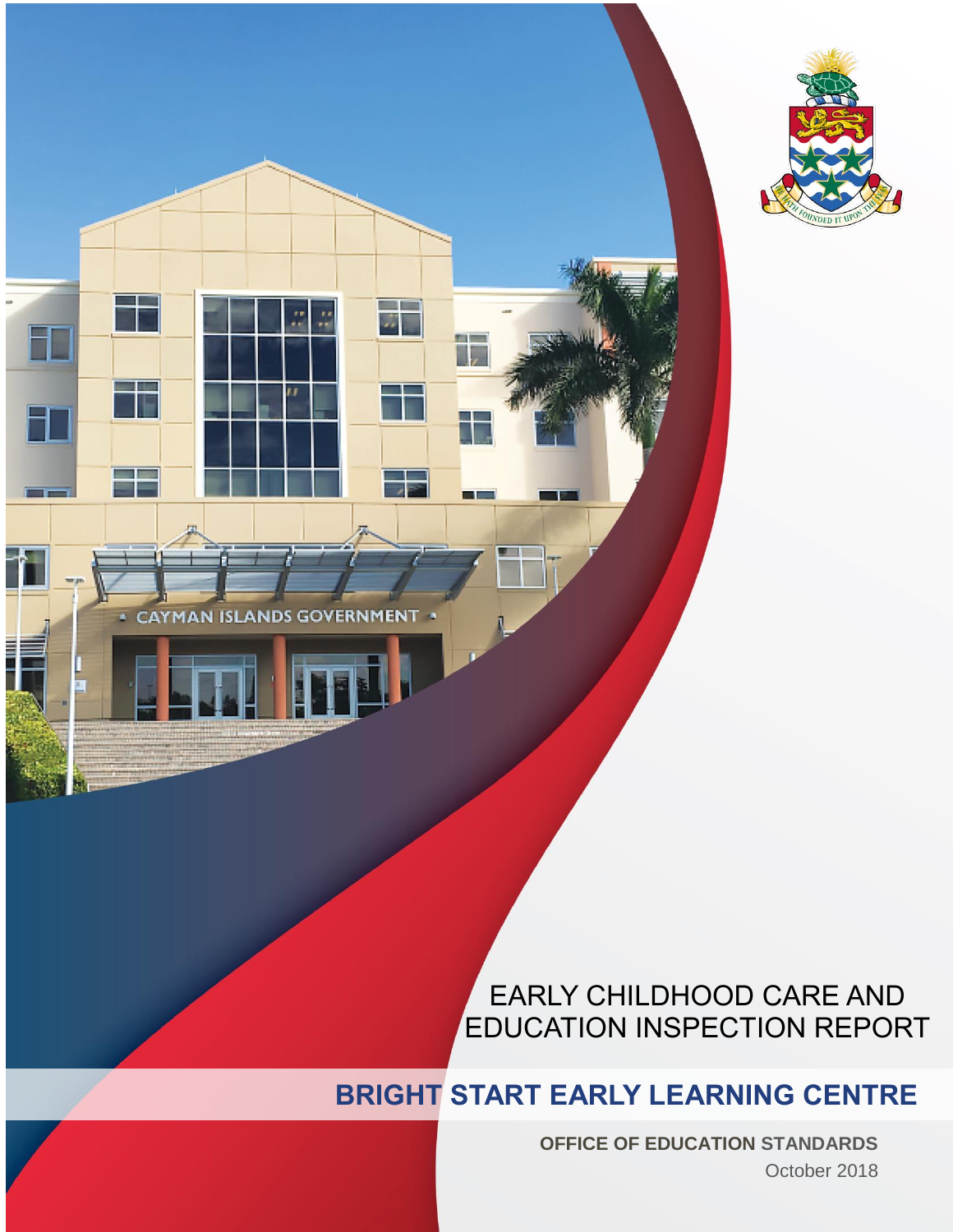# **Table of Contents**

| Information about Bright Start Early Learning Centre 5 |
|--------------------------------------------------------|
|                                                        |
|                                                        |
|                                                        |
|                                                        |
|                                                        |
|                                                        |
|                                                        |
|                                                        |
|                                                        |
|                                                        |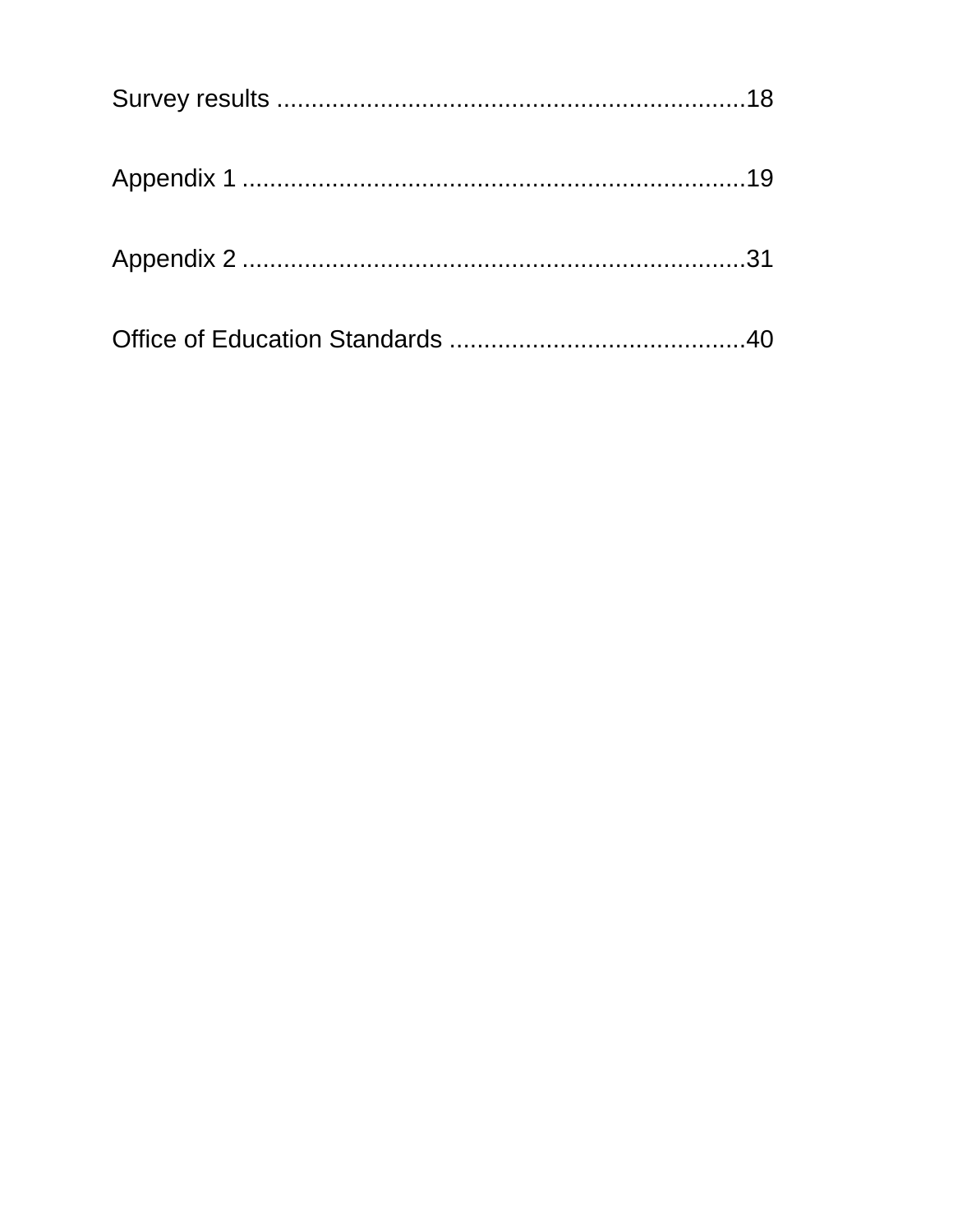#### <span id="page-3-0"></span>**Inspections of schools, colleges and early years centres in The Cayman Islands**

As determined by Education Law (2016), all educational institutions are inspected regularly by The Office of Education Standards. The purpose of inspection is primarily to support ongoing improvement in each school and also to provide rigorous, impartial and comprehensive information to parents, to government officers and to appointed Ministers regarding the quality of education both in government and private educational establishments.

Inspections are undertaken at least once every four years and will usually involve a team of inspectors visiting each school for between two and five days. Inspectors use an agreed framework to reach their judgements. In the Cayman Islands, the publication 'Successful Schools and Achieving Students' is the tool which is used both by schools to review their own work and by inspectors when they visit.

Inspection frameworks are a central feature of different school evaluation systems worldwide. They provide a structure within which inspectors make judgements on the basis of evidence of observed practice. They serve a number of purposes:

- **Indicators create a consistent vocabulary and reference point for a conversation with** schools regarding the major determinants of educational success.
- The highest-level exemplar provides schools with a description of **educational excellence** to which schools can aspire.
- The lower-level exemplar provides schools with a clear understanding of levels of provision that are considered **unsatisfactory** and must be improved.
- The indicators can be used by schools for **self-evaluation purposes** and can be linked to school improvement through effective development planning.
- The use of a common set of indicators encourages **consistency in judgements** across different inspection teams. Inspectors must base their judgements on the evidence of the practice they actually observe, rather than with reference to set norms or by employing relative ratings or referring to personal or individual preferences.
- The publication of inspection quality indicators enables schools to see inspection as a **transparent** process.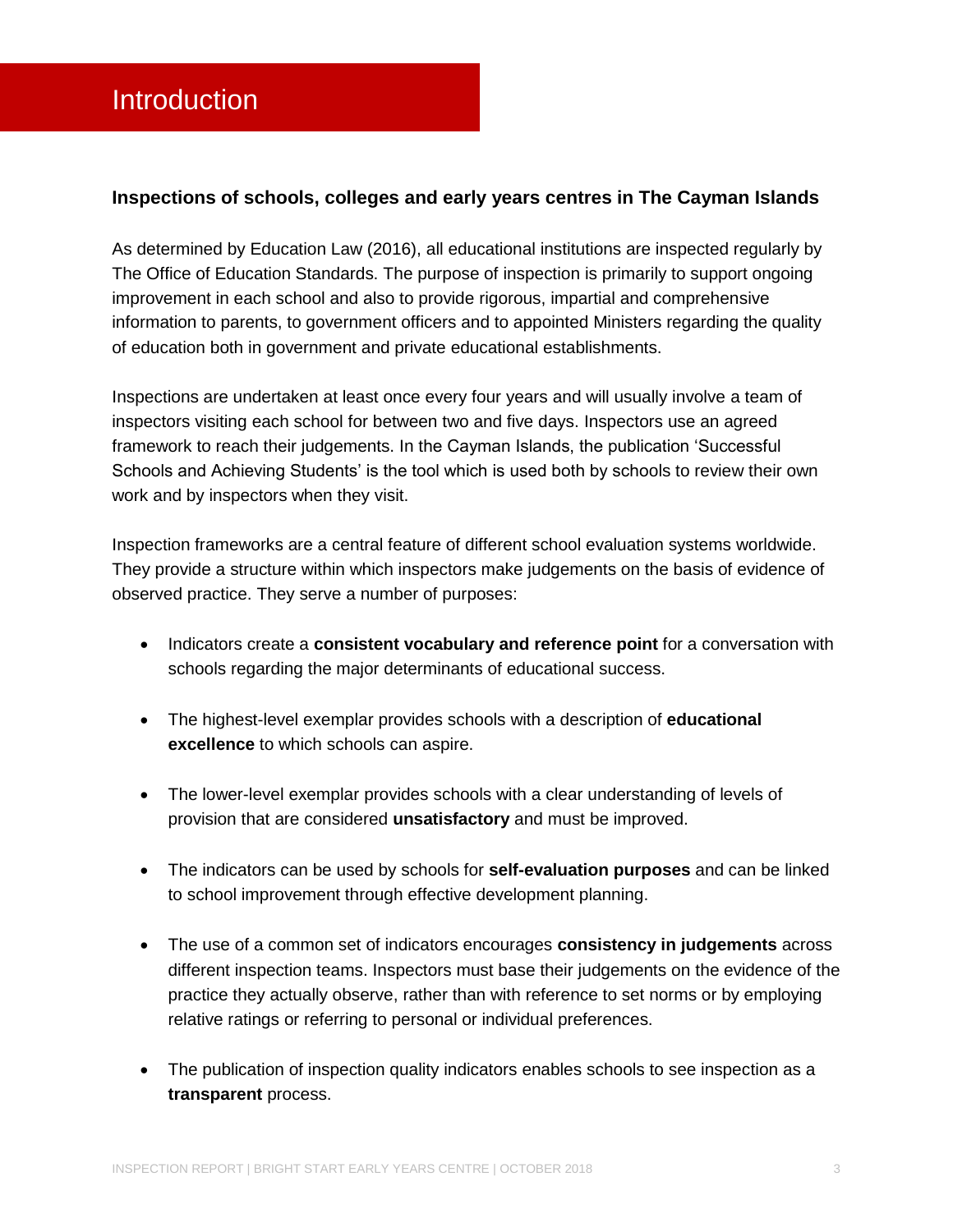### **Evaluations**

The inspection framework is organised around judgements using a four-point scale.

The four levels on the scale are defined as follows:

- **Excellent -** exceptionally high quality of performance or practice.
- **Good -** the expected level for every school in The Cayman Islands, both public and private.
- **Satisfactory -** the minimum level of quality required for The Cayman Islands. All key aspects of performance and practice in every school should meet or exceed this level.
- **Weak-** quality not yet at the level acceptable for schools in The Cayman Islands. Schools will be expected to take urgent measures to improve the quality of any aspect of their performance or practice that is judged at this level.

# **Consistency in quantitative terminology**

Inspectors use quantitative terms in reports, as follows.

|                 | <b>Definition</b>                                                         | <b>Numerical</b> |
|-----------------|---------------------------------------------------------------------------|------------------|
| All             | The whole $-$ as used when referring to<br>quantity, extent, or duration. | 100%             |
| Almost all      | 90% and more                                                              | 90% to 99%       |
| <b>Most</b>     | Three quarters or more but less than 90%                                  | 75% to 89%       |
| <b>Majority</b> | Half or more but less than three quarters                                 | 50% to 74%       |
| <b>Minority</b> | 15% or more but less than half                                            | 15% to 49%       |
| <b>Few</b>      | Up to $15%$                                                               | 0% to 14%        |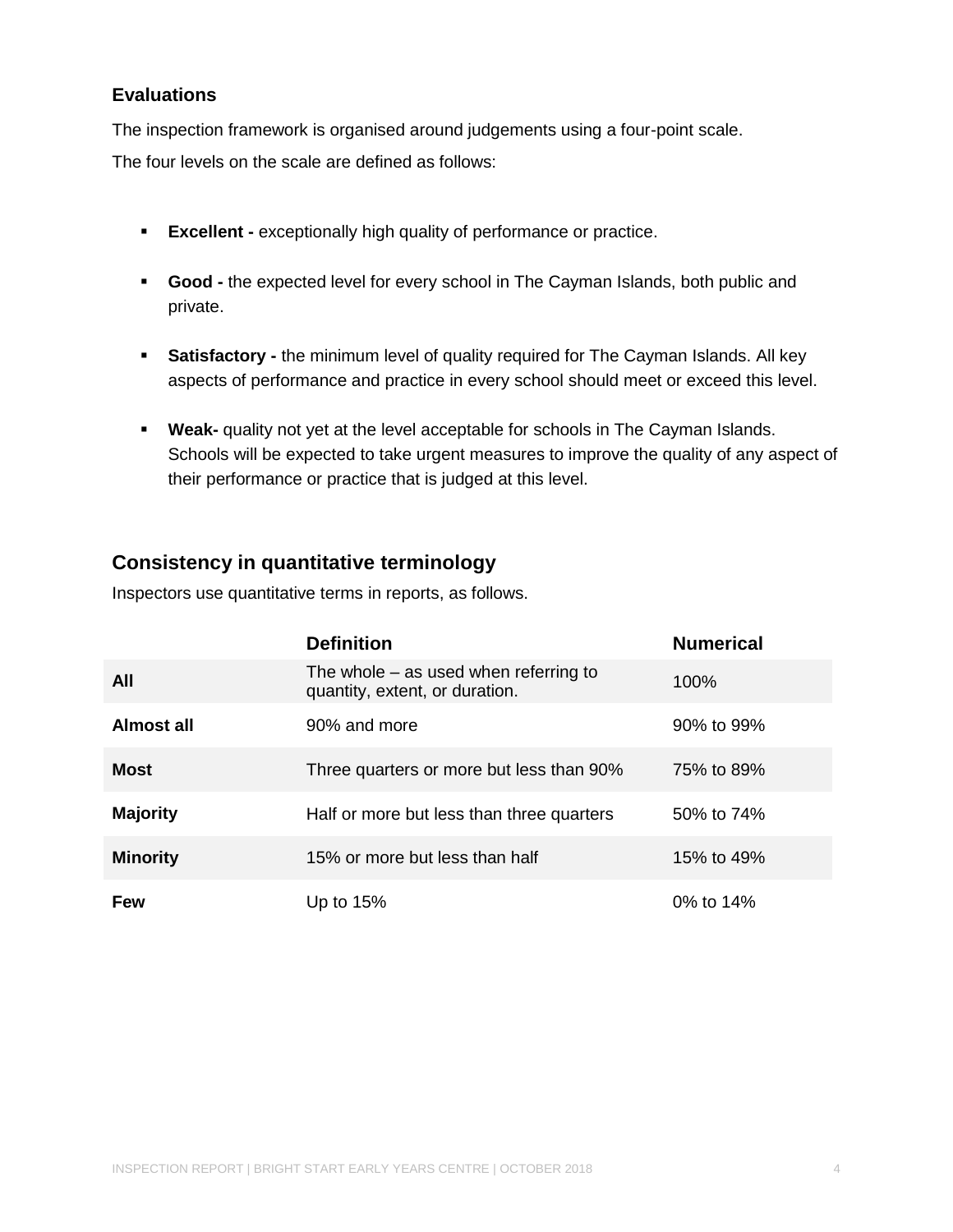# <span id="page-5-0"></span>Information about Bright Start Early Learning Centre

| <b>Name of ECCE centre</b>                   | <b>Bright Start Early Learning Centre</b>     |
|----------------------------------------------|-----------------------------------------------|
| <b>Address</b>                               | Unit 17, 7Mile Shops, West Bay Road, West Bay |
| <b>Telephone</b>                             | 345-939-8355                                  |
| E-mail address                               | brightstartmail@gmail.com                     |
| <b>ECCE centre website</b>                   | brightstartcayman.com                         |
| Name of manager                              | Catherine La Puz (Assistant Manager)          |
| Name of owner<br>(If different from manager) | <b>Rochelle Dilbert</b>                       |
| <b>Centre's hours of operation</b>           | Monday-Friday: 7.30am - 5.30pm.               |
|                                              | Saturday: 9.00am - 5.30pm.                    |
| Number of children on roll                   | 37                                            |
| Number of teaching staff                     | 3                                             |
| Number of support staff                      | $6\phantom{1}$                                |
| Date of last inspection                      | N/A                                           |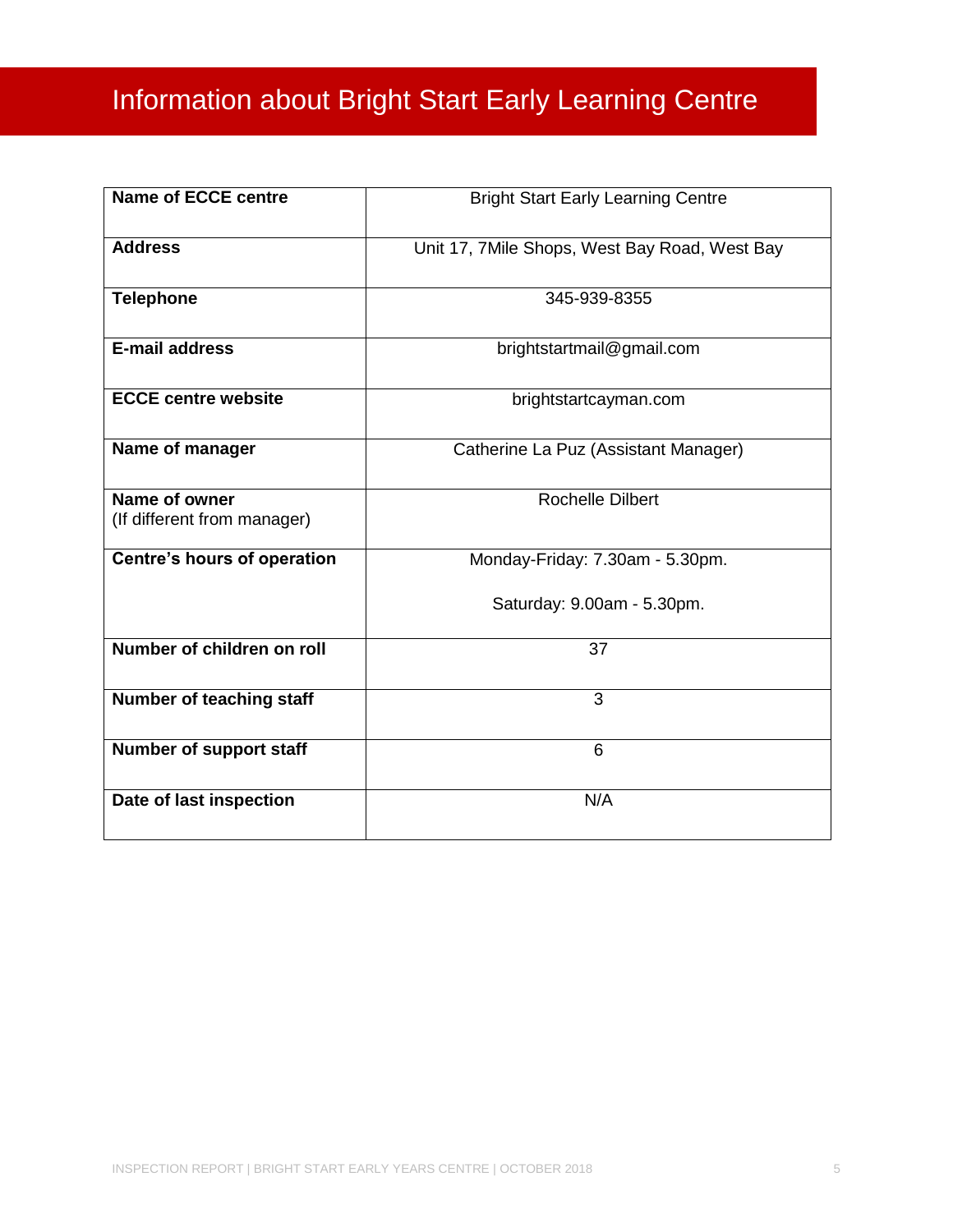# <span id="page-6-0"></span>Age range of children

| <b>Age Range</b> | <b>Number of boys</b> | <b>Number of girls</b> | <b>Total</b> |
|------------------|-----------------------|------------------------|--------------|
| $0 - 12$ months  | 8                     | 2                      | 10           |
| 12 -18 months    | 6                     | 2                      | 8            |
| 18 - 36 months   | $\mathcal{P}$         | 4                      | 6            |
| 36-48 months     | 7                     | 6                      | 13           |
| <b>Total</b>     | 23                    | 14                     | 37           |

# <span id="page-6-1"></span>The context of the centre

Bright Start Early Learning Centre is a small, early learning centre located on the ground floor of Unit 12 and Unit 13 in the Seven Mile Shops precinct situated in the West Bay area of Grand Cayman. The centre opened in 2012 and is one of two Early Learning Centres owned by the Director. There has been significant turnover of staff with around half having worked at the centre for less than a year.

The centre is organised into three classes with a total of 37 children on roll. There are four classes, one for infants under one year old, a toddler class and two pre-school classes. Some children attend part time and finish after the morning session.

The centre website references the American National Association for the Education of Young Children (NAEYC) accredited curriculum and the centre is in the process of aligning itself with the Cayman Island Early Years Curriculum.

Sixty four per cent of families are non-Caymanian and many of the children go on to local private schools on Grand Cayman.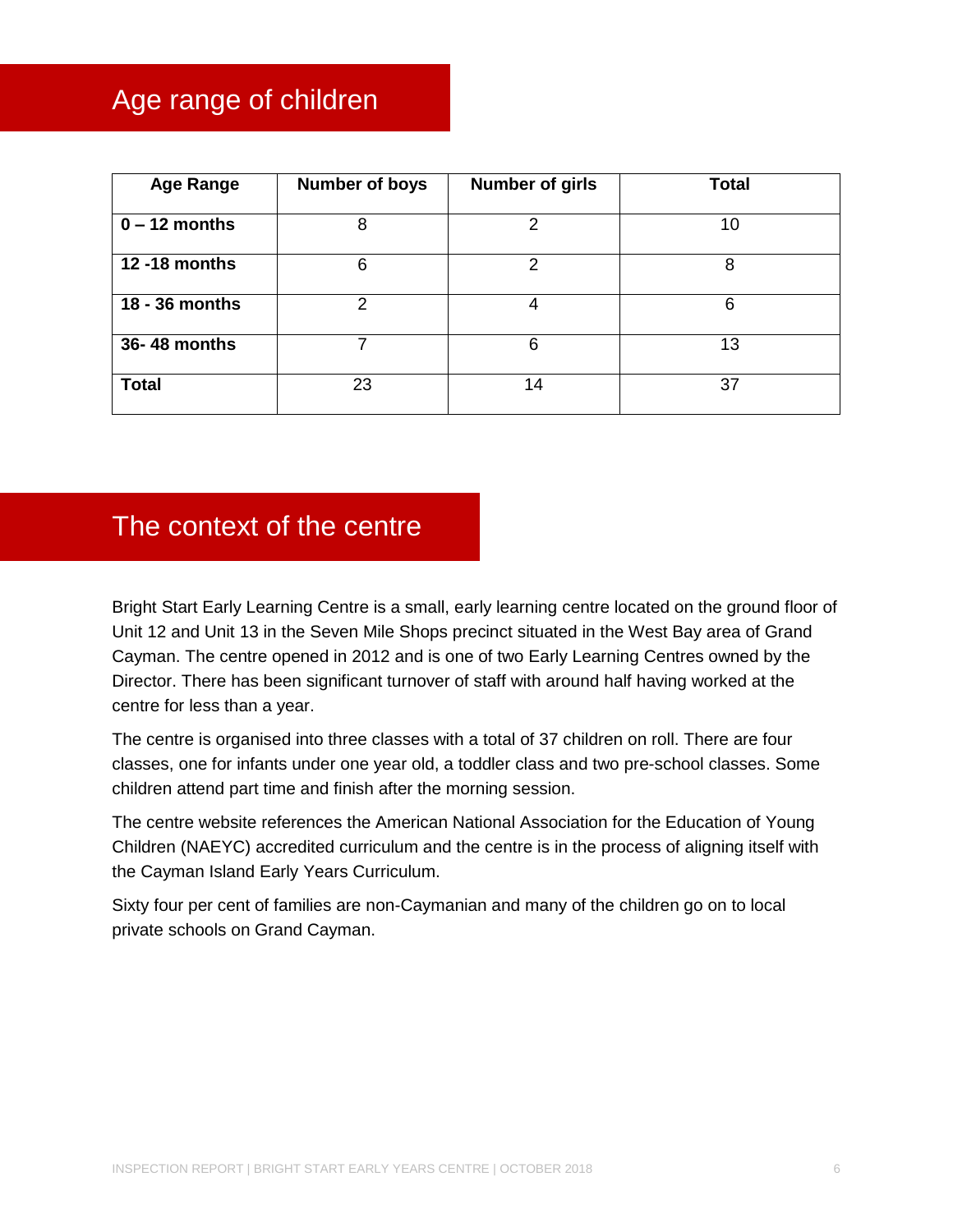# <span id="page-7-0"></span>Key strengths

The inspection identified that the key strengths of the Early Years Centre were:

- children engaged in a variety of movement activities and, as a result, gross motor skills were consistently developed. Children were able to negotiate physical activities safely and successfully, gaining increased control over their bodies;
- requirements for health and safety were all met and all checks, such as environmental health and fire safety, had been completed. The centre had implemented all recommendations in relation to these areas providing a safe, secure environment for the children;
- there were warm, nurturing relationships built between adults and children and, consequently, the children were happy and settled in the centre. This was confirmed by parents, all of whom indicated in their survey responses that their child enjoyed attending.

# <span id="page-7-1"></span>Recommendations

For the school to improve further leaders should:

- ensure that all staff have a good understanding of the Cayman Islands Early Years Curriculum framework and its underlying principles which promote an education based on inquiry, exploration and investigation;
- develop an appropriate range of teaching strategies consistent with the Cayman Island Early Years Curriculum and ensure that staff use time effectively to reflect on their practice and engage in professional discussion that supports implementation;
- improve the environment for learning so that children have wider opportunities to make choices, engage with open-ended, natural materials, and are able to use their innate curiosity to explore and investigate independently;
- create assessment processes that inform teaching on an everyday basis so that provision can be tailored to the individual needs of children;
- develop appropriate behaviour policies and procedures so that children develop their capacity to identify and express their own feelings and display a growing capacity to manage them so that frustrations and conflicts are resolved effectively.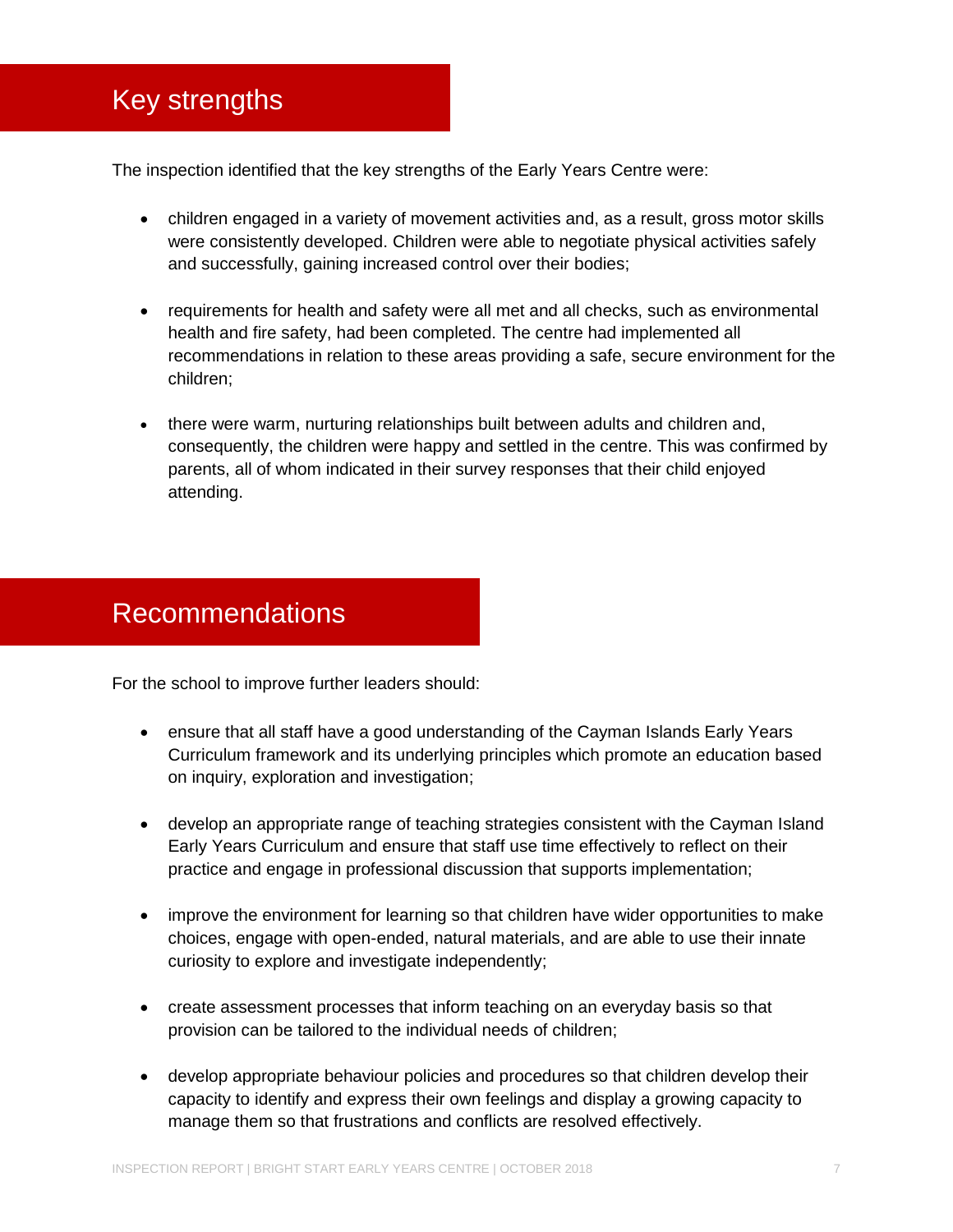# <span id="page-8-0"></span>**Summary**

#### **Overall Evaluation - Weak**

The overall quality of provision provided by Bright Start Early Learning Centre was weak. This was because leadership was weak and, across all quality indicators, a majority was judged to be weak.

Achievement in the majority of criteria within the curriculum was found to be weak. Teaching was judged weak because planning and assessment processes were weak, as were the majority of lessons observed. Children's learning was weak because teachers did not focus on the key areas of learning in the Cayman Island Early Years Curriculum when planning provision.

Leaders had not ensured that provision for the Cayman Island Early Years Curriculum was in place. They had not taken steps to check on the quality of teaching and learning in the centre. Improvement plans were not based on rigorous self-evaluation. As a result, plans were not focused on the impact they would make on children's learning. There had been a high turnover of staff and the expertise of existing staff was not sufficient to deliver the Cayman Islands Early Years Curriculum effectively. Resources provided were ineffective in developing children's exploration and investigation in many areas of the curriculum.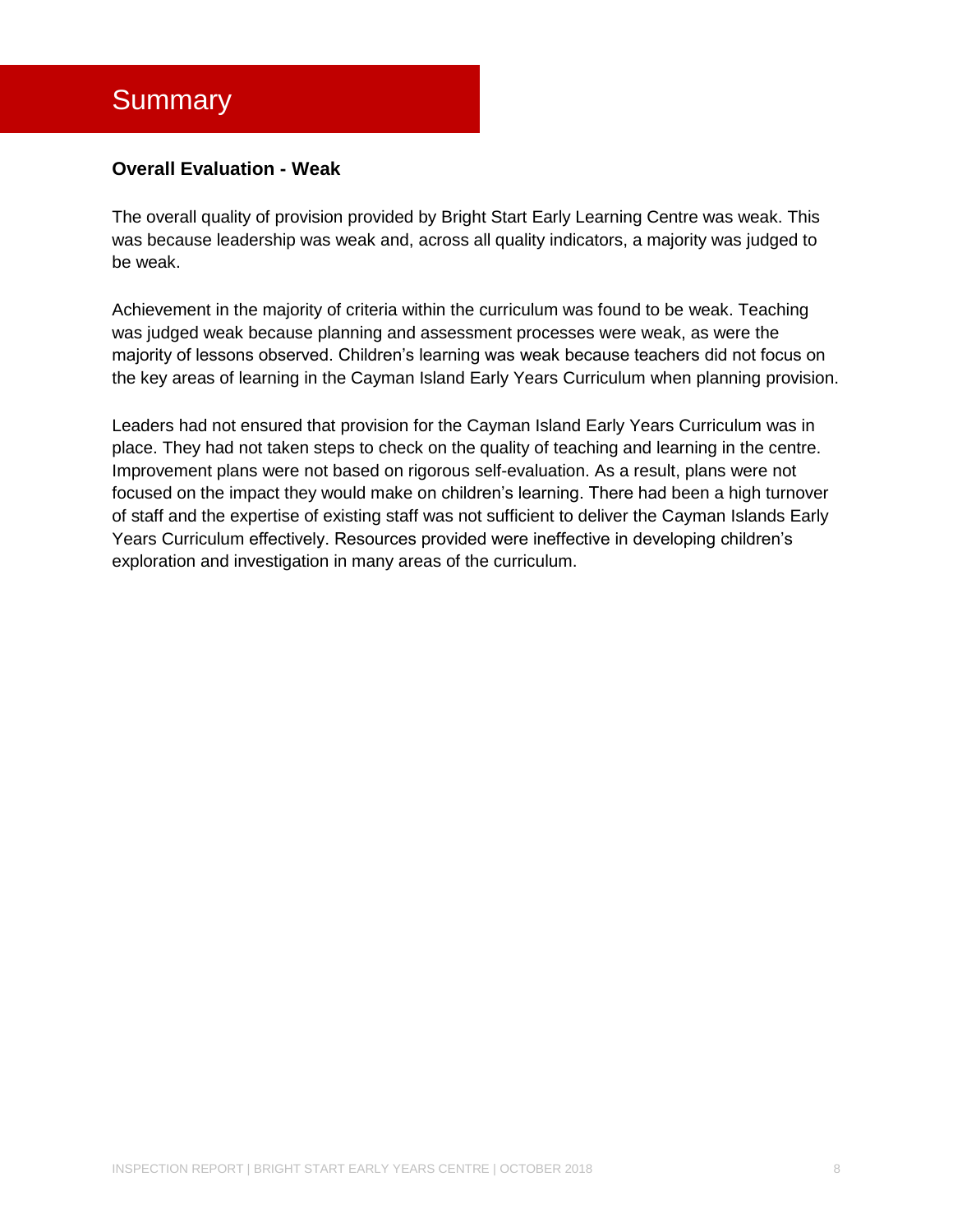# <span id="page-9-0"></span>Achievement

| <b>EXPLORATION</b>                                     | <b>Evaluation</b>   |
|--------------------------------------------------------|---------------------|
| <b>Movement:</b> Children develop their fine and gross | <b>Satisfactory</b> |
| motor skills through independent and guided            |                     |
| opportunities.                                         |                     |
| Sensory: Children will use their senses in active      | Weak                |
| exploration to understand their world.                 |                     |
| Scientific: Children inquire, research, generate and   | Weak                |
| modify their own working theories about their world    |                     |
| through independent and guided opportunities.          |                     |
| Mathematical: Children manipulate materials and        | Weak                |
| explore concepts relating to number, shape, space,     |                     |
| measurement, time and classification through           |                     |
| independent and guided opportunities.                  |                     |
| Technological: Children experiment with tools,         | Weak                |
| materials and equipment through independent and        |                     |
| guided opportunities.                                  |                     |

Children were able to develop their gross motor skills satisfactorily because the centre had large scale climbing equipment in a room where they were able to run, jump and climb and which the children enjoyed a great deal. Their use of this equipment ensured that they developed control over their bodies and an awareness of the rules for safe movement.

Children's achievement in the other areas namely, sensory, scientific, mathematical and technological was weak. It was limited by the lack of opportunities to inquire, research, and explore their world for themselves as activities were dominated by teacher instruction. Whilst the youngest children were given opportunities to explore their world through the use of their senses and teachers modeled language effectively, this was not built on adequately with older children.

Play equipment was often limited to plastic toys. This did not provide the stimulation that would enable children to express their thoughts or make connections through the investigation of the natural world and therefore promoting scientific development. This lack of equipment also impacted on their capacity to develop observation skills, their capacity to recognise similarities and differences or understand how things change over time.

Mathematical skills were not developed sufficiently well. Although the children were taught to recite numbers and recognise shapes from a very early age, the practical experiences to apply their knowledge and understanding were limited. For instance, children were observed counting to 10 when playing games, but there were no resources seen during the inspection for children to explore the relationships of space, shape and measures such as high quality block play or natural materials such as sand and water.

Technological understanding was weak because provision in this area was extremely limited. Although some crayons were seen and some use of paint was made, this was often under the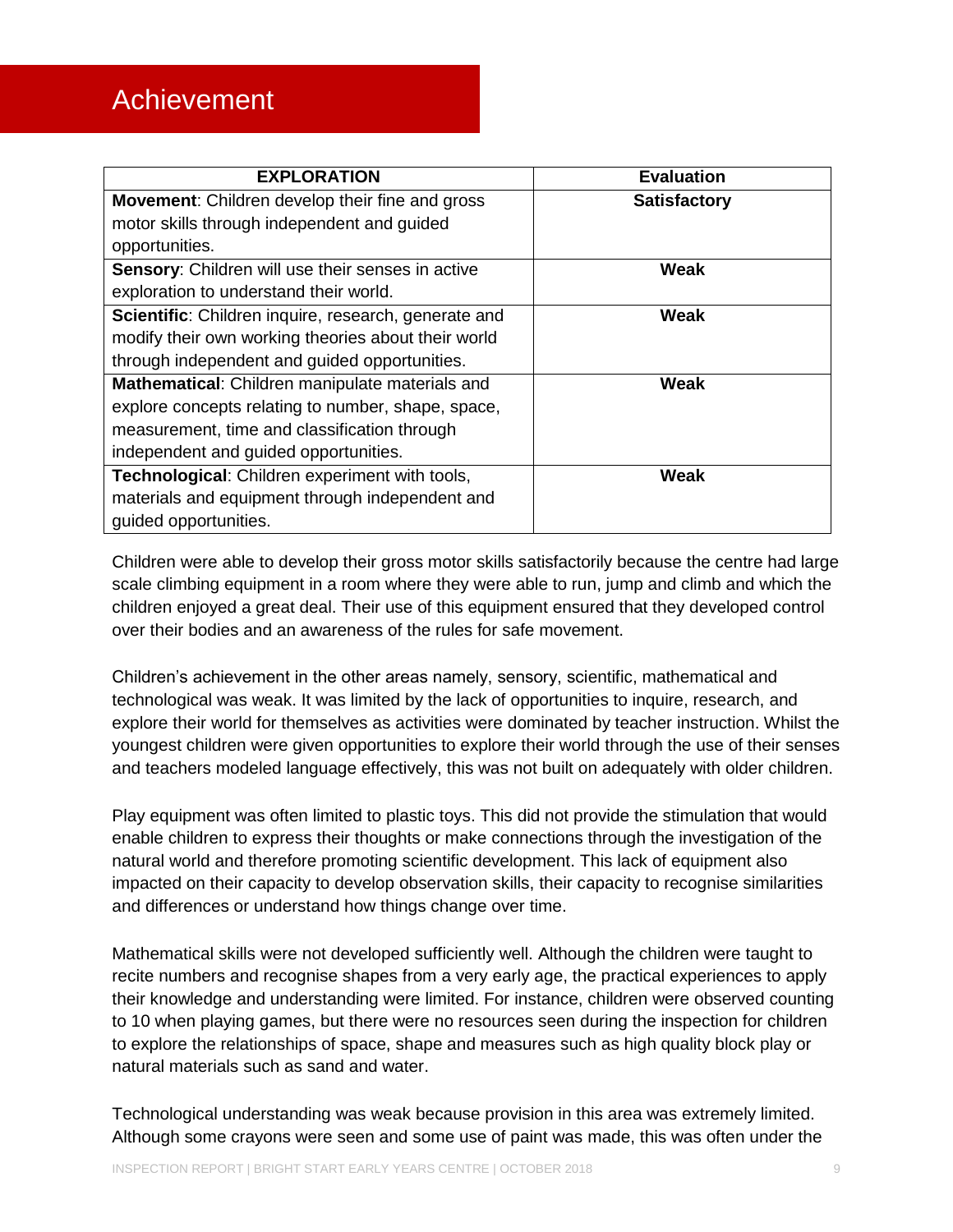direction of an adult. Children did not experiment with tools, materials and equipment for themselves on a frequent basis. As a result, they did not develop the ability to use a variety of media for self-expression. They did not have access to resources such as magnifiers, cameras, construction tools or open-ended materials. Consequently, there was no evidence to show children were investigating using a variety of inquiry-based experiences or applying reflective thinking to their own ideas.

| <b>RESPECT</b>                                            | <b>Evaluation</b>   |
|-----------------------------------------------------------|---------------------|
| Self: Children develop a positive sense of who they       | Weak                |
| are and an understanding of their rights and              |                     |
| responsibilities.                                         |                     |
| <b>Others:</b> Children understand how their role and the | <b>Weak</b>         |
| roles of others impact the community.                     |                     |
| <b>Environment:</b> Children will act responsibly in      | Weak                |
| preservation of their natural world.                      |                     |
| <b>Culture:</b> Children gain an awareness of and         | <b>Satisfactory</b> |
| appreciation for their own culture and cultures around    |                     |
| the world.                                                |                     |
| Religion: Children have an awareness of and respect       | <b>Satisfactory</b> |
| for their own and other religions.                        |                     |

Children's capacity to develop their sense of self was weak. This was because of the lack of opportunity to make choices or make decisions for themselves as their day was constrained by a tight timetable and direction from adults. Equally, there were few occasions when boundaries or limits were explored with children as staff often resolved conflicts for them. This did not allow children to manage their own needs appropriately while developing independence.

Children's learning in respect of others was weak. Adults often managed the children's behaviour by directing them rather than talking with them about the impact on others or alternative ways of behaving. They were told to say sorry when they hurt someone, and sharing was insisted upon but there was often no discussion to develop the children's understanding of why this might be.

Their learning about the environment was weak. There was no evidence of children being given opportunities to consider issues around recycling to protect the environment or of them gaining an awareness of the relationship between the care of the environment and how the environment provides for them. Opportunities to go out into the local area were few and direct experiences of the world beyond the centre were limited.

Children developed a satisfactory understanding of both their culture and other cultures around the world. The mix of cultures amongst the staff and the children served as a resource for this. For instance, a child whose first language was English learnt how to count in Spanish from her friend.

Children's understanding of religion was satisfactory because, from an early age, they had songs, rhymes and stories which contributed to this area. Babies were often soothed by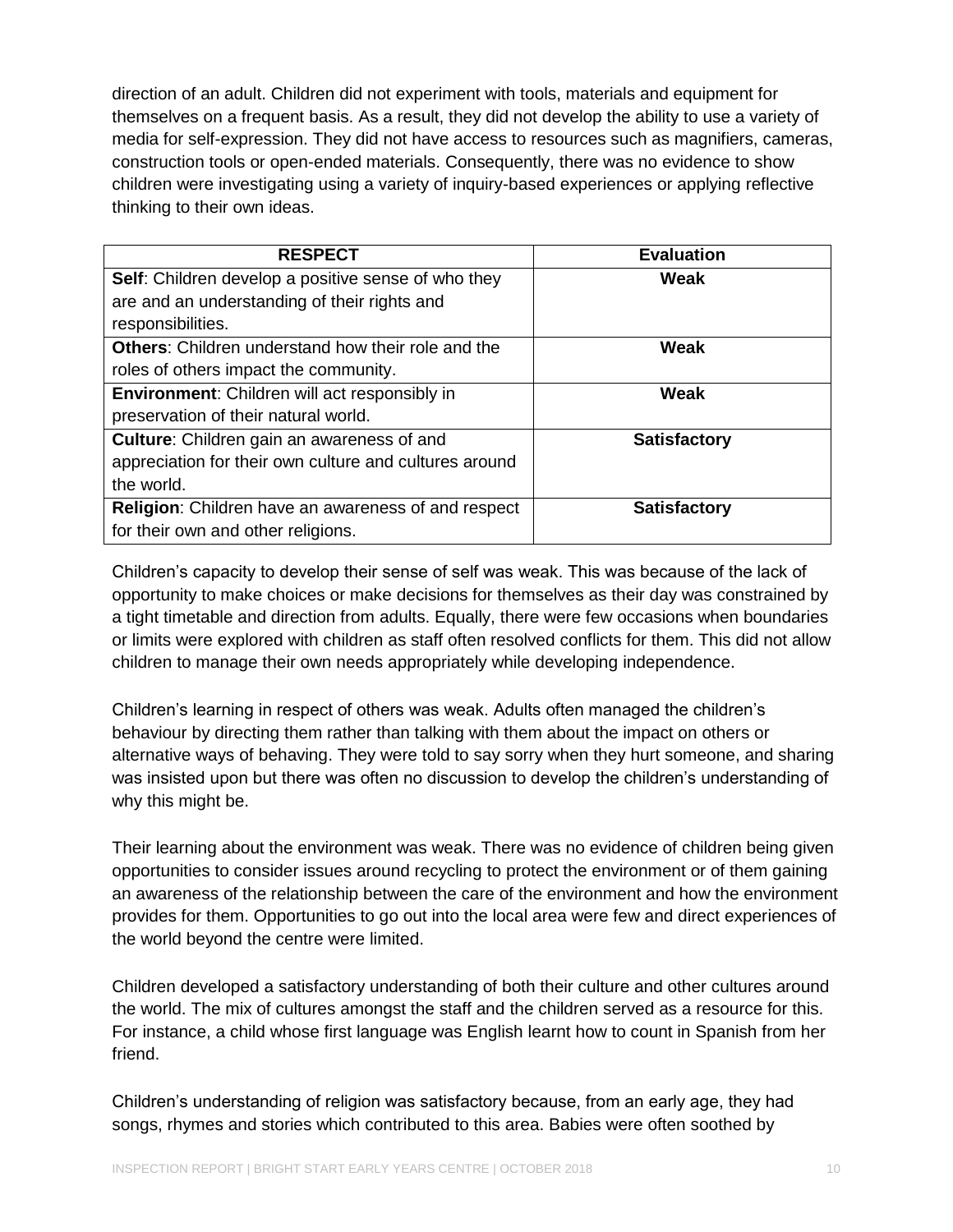lullabies and as children grew older they were involved in religious observances, such as prayers and saying grace.

| <b>COMMUNICATION</b>                                           | <b>Evaluation</b>   |
|----------------------------------------------------------------|---------------------|
| Verbal and Symbolic: Children interpret information            | Weak                |
| received and effectively express themselves in a               |                     |
| variety of ways.                                               |                     |
| <b>Listening:</b> Children develop the inclination and ability | <b>Satisfactory</b> |
| to listen attentively and respond appropriately.               |                     |
| Creative Expressions: Children experience and                  | <b>Weak</b>         |
| develop an appreciation for various forms of art from a        |                     |
| variety of cultures.                                           |                     |
| Literacy: Children demonstrate an understanding that           | <b>Weak</b>         |
| symbols are used to represent ideas.                           |                     |

Children's verbal and symbolic development was weak because staff did not consciously and purposefully develop children's language. The quality of interactions was variable. Non-verbal exchanges with the youngest children were often sensitive, with eye contact and facial gesture used well. As children grew older exchanges with staff did not support confidence, fluency and clarity through sustained conversations about their ideas and thinking. The developmental writing process was poorly developed because the resources to do this were not freely available.

Children's listening was satisfactory. They actively participated in a variety of listening situations, whether joining in with songs and rhymes or responding to instructions. In these situations they were usually attentive and able to respond appropriately.

Creative expression was weak. Facilities and resources, which would allow the children to recreate roles or express themselves through a variety of art media, were poorly developed. For instance, whilst some classes had a small kitchen play unit, it was rarely stocked with a range of utensils and there were no dressing up clothes or other resources for role-play. This limited the quality of play through which these areas could have been developed further.

The development of literacy was weak. Children were rarely observed engrossed in books because the quality and range available was not sufficient. In some classes, children were unable to access books freely so were not developing book handling skills. A few children were exhibiting an awareness of the relationships between sounds and letters, but this was not universal.

| <b>WELL-BEING</b>                                         | <b>Evaluation</b>   |
|-----------------------------------------------------------|---------------------|
| Health: Children make safe and healthy decisions as       | <b>Satisfactory</b> |
| they discover and learn about their bodies.               |                     |
| <b>Emotional:</b> Children identify and express their own | Weak                |
| feelings.                                                 |                     |
| Social: Children will develop the skill to interact with  | <b>Satisfactory</b> |
| others in a variety of contexts.                          |                     |
| Reflection: Children will reflect on their experiences.   | Weak                |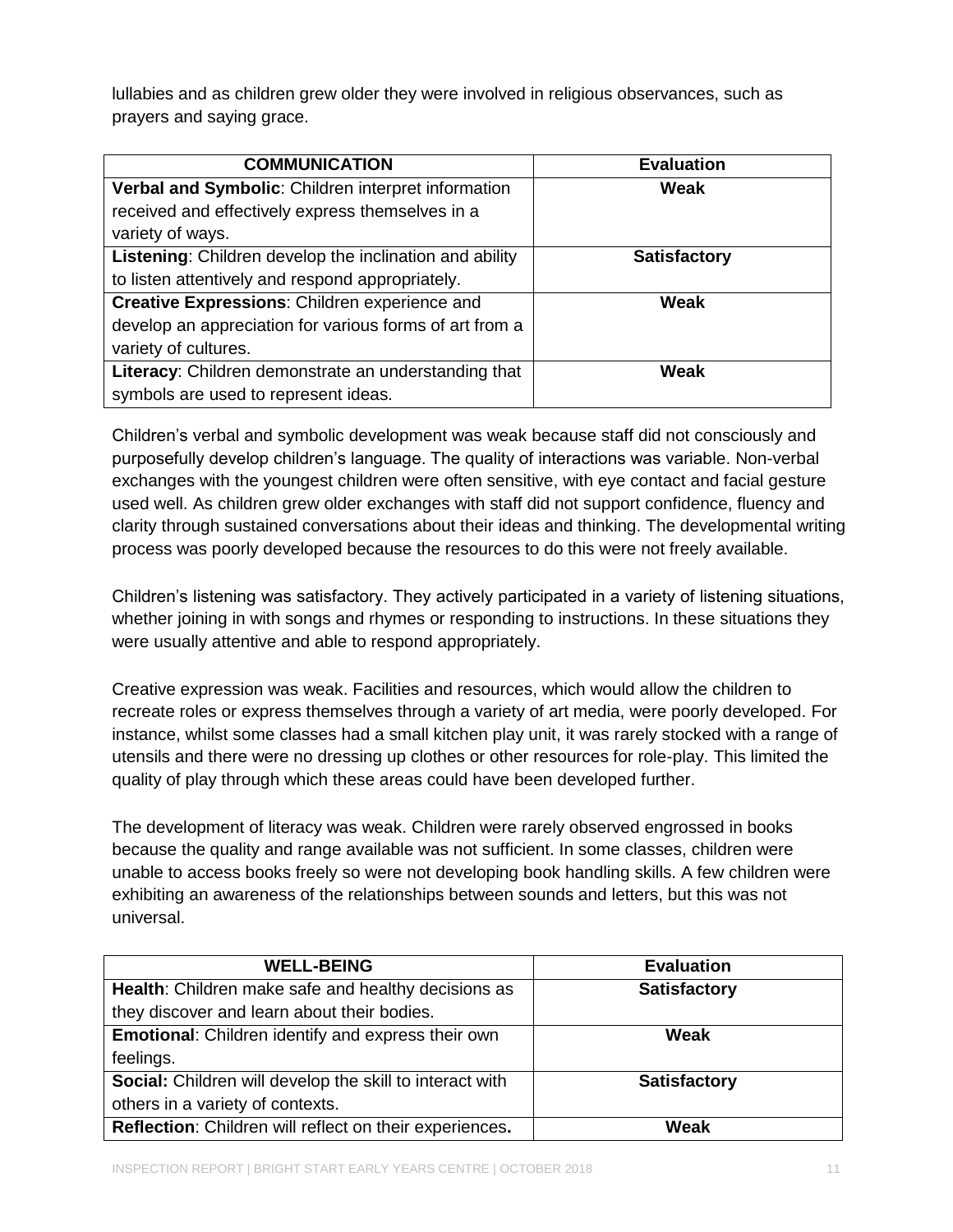Children's well-being was developed satisfactorily in relation to health through their energetic physical experiences and scheduled sleep. They were able to communicate their personal needs and manage their body functions appropriately as they grew older.

The development of children's emotional well-being was weak. This was particularly evident as they grew older and were unable to successfully identify and manage their emotions in challenging situations and when frustrated. On these occasions, and because they were not encouraged to verbalise their feelings, they were not able to resolve conflicts successfully without adult intervention. For instance, one child reacted physically when another had a toy that he wanted for himself.

Social development was judged satisfactory. When children were playing together they were aware of each other's need for safety and responded appropriately. In the large play room they played games together such as hide and seek and climbed on the equipment managing risk to themselves and others effectively. They remembered to say 'please' and 'thank you' and were reminded to greet each other and adults appropriately.

The development of reflective skills was weak. Children were not given opportunities to think about their experiences or to talk about their learning in different situations.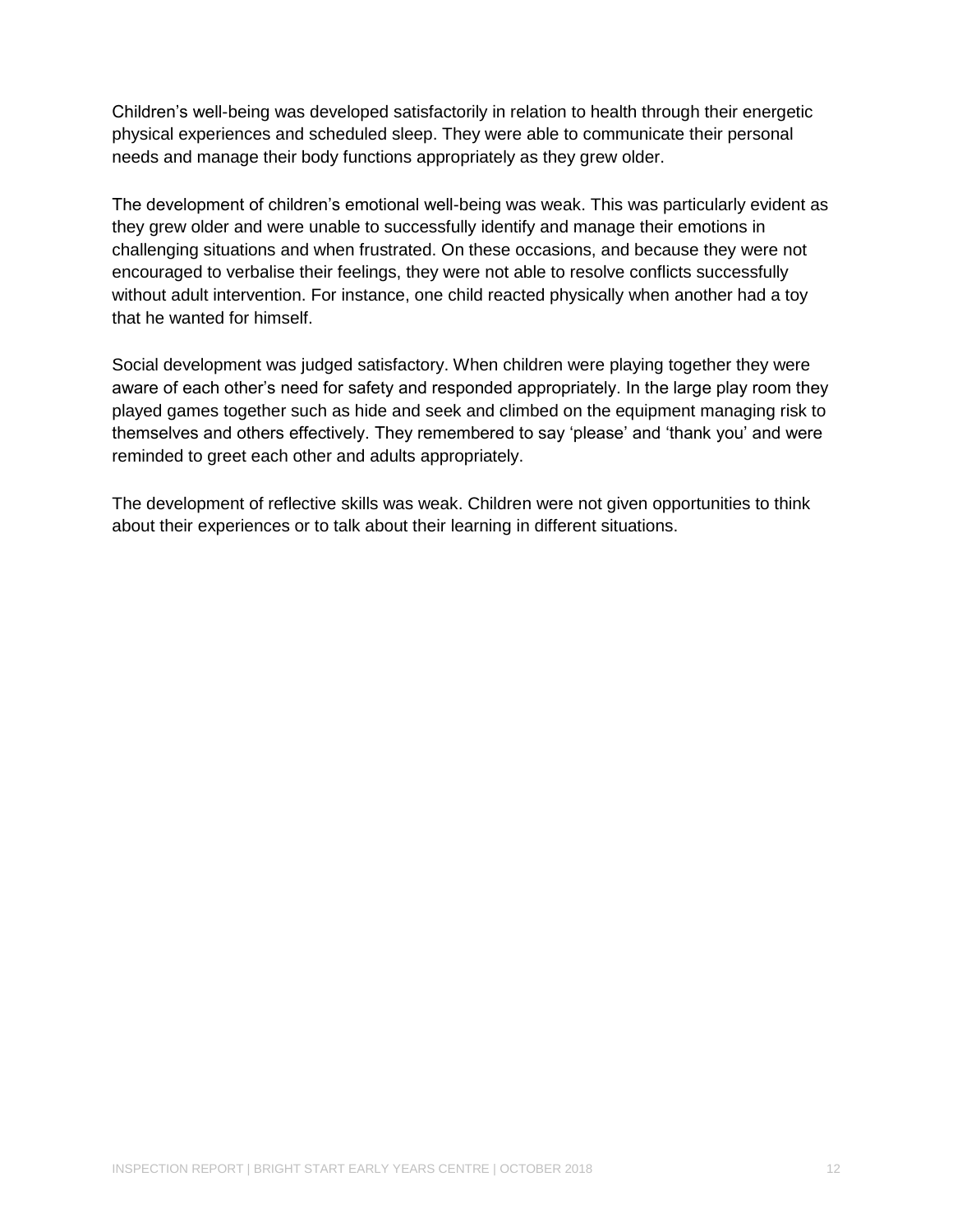# <span id="page-13-0"></span>Teaching, learning and assessment

| Ensuring effective teaching to support children's<br>learning | <b>Evaluation</b> |
|---------------------------------------------------------------|-------------------|
| Teaching                                                      | Weak              |
| Learning                                                      | Weak              |
| Assessment                                                    | Weak              |

Teaching was weak because only a minority of lessons observed were satisfactory or better. The staff had insecure knowledge of the curriculum document and the inquiry based philosophy which underpins it. The staff did not employ a sufficiently wide range of teaching strategies. Teaching was too often instructional, adult directed, and formulaic. This resulted in passive learning. For instance, circle time was repeated every day in toddlers, the pre-school 1 and preschool 2 classes, with no reference to the different learning needs of the children involved. The staff did not use this time to develop children's planning for their own learning or reflection on it. In toddlers and both pre-school classes there was an over reliance on children completing activities which had been designed and constructed by the adults and which required little thinking from the children. As a result, the children's creativity and critical thinking was curtailed. Planning was not effective in bringing about exciting and stimulating lessons which would fire children's curiosity and desire to find out for themselves. Play-based activities were low level, rather than supporting critical thinking through investigation and exploration. This was because resources did not include a wide enough range of high quality equipment.

Learning was weak as a result of the weak teaching. Children were not developing the appropriate skills and understanding to be able to be independent learners, generating their own questions, formulating their own answers and reflecting on their learning. They were too reliant on constant teacher direction. Information technology was poorly resourced, so children did not have the opportunities to use such resources in their learning.

Assessment processes were weak and were largely restricted to summative, end of term report writing. There were no processes to collect anything other than superficial information on a daily basis. With ineffective planning processes, assessment was not used to generate possibilities for future learning for individuals or small groups. There was no rigorous analysis of information collected to check children's progress so that specific additional help could be targeted if children were falling behind.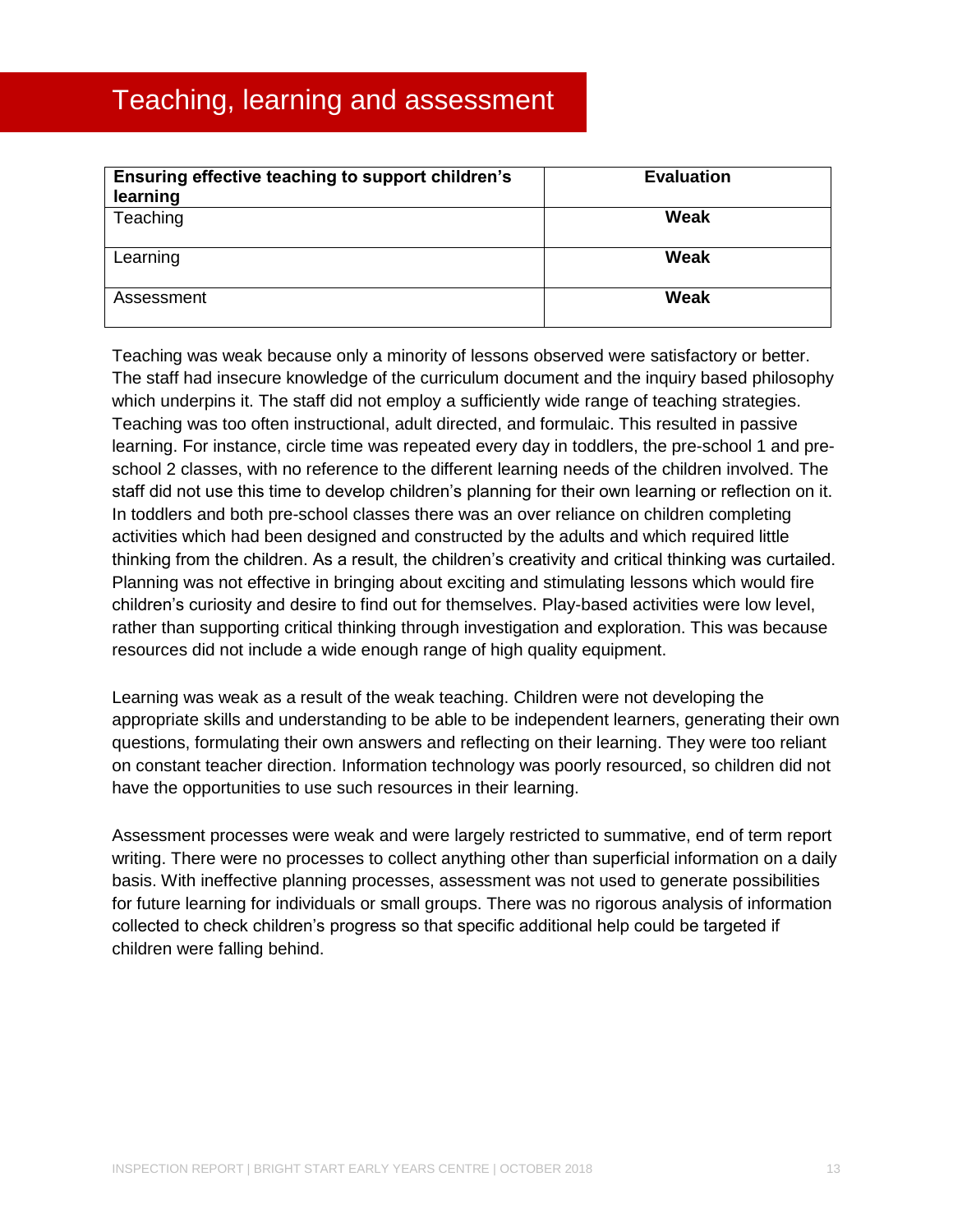<span id="page-14-0"></span>

| Offering a curriculum that meets the educational<br>needs of all children | <b>Evaluation</b> |
|---------------------------------------------------------------------------|-------------------|
| Curriculum                                                                | Weak              |

The curriculum was judged to be weak. Staff did not have sufficient understanding of the curriculum as laid out in the Cayman Islands Early Years document. The school's current curriculum was designed around a series of disconnected, predominantly teacher-led activities. This meant that the underpinning rationale of enquiry, exploration and investigation that characterises the Cayman Islands Early Years curriculum framework was missing. Resources provided were not of sufficient variety, or open ended enough, to support children's choices and their innate creativity. Despite some visits, such as by the local veterinarian and police, there were few opportunities for children to engage in the natural world out of the classroom and staff did not make good use of the surrounding area to support learning. The curriculum lacked breadth and balance. There were too few opportunities for children to make connections between different aspects of their learning and to use and apply their skills and understanding independently. Technology was not sufficiently developed to enrich the children's learning.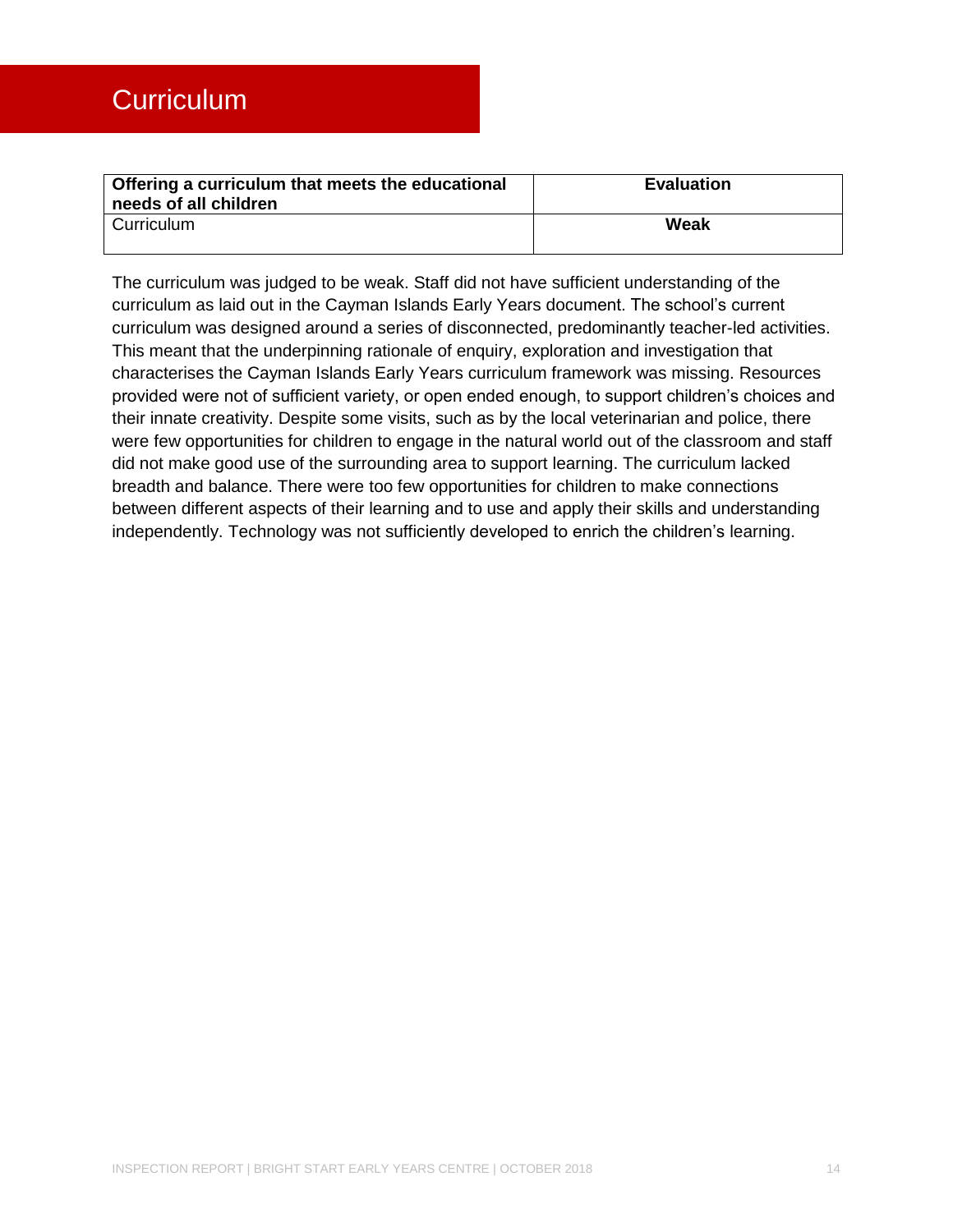<span id="page-15-0"></span>

| Keeping our children safe and always supported | <b>Evaluation</b>   |
|------------------------------------------------|---------------------|
| Health and safety                              | <b>Satisfactory</b> |
| Support and guidance                           | Weak                |

Health and safety was found to be satisfactory. Requirements for maintaining the health and safety of children were met. Staff ensured that children were kept safe in school. Indoor spaces were clean and well maintained. The Director ensured that both indoor and outdoor environments were secure, given the nature of working in a mall community. Parental comments, made during the inspection, about the school's arrangements for health and safety were positive. The Director and staff ensured that any recommendations from annual reports, such as environmental health, were acted on appropriately. Staff supervision of children during lessons, snack and lunch times was adequate. Staff were trained in child protection arrangements and new staff were inducted well.

Support and guidance was found to be weak. There was no policy for the provision of children with special educational needs. Furthermore, tailored provision for children with different needs in different aspects of the curriculum was lacking. Despite the school being compliant, with regard to child protection arrangements, a lack of robust processes for capturing information about potential abuse was evident. For example, there was no written recording if and when a child presented with a physical injury sustained when not in school. The tracking of children's personal, social and academic progress, all of whom had different learning needs, was not systemically recorded. Strategies designed to help children make the right choices in their play with peers, were not implemented or evaluated effectively. As a result, staff were not able to reflect on important information and so subsequent teaching practice was not influenced.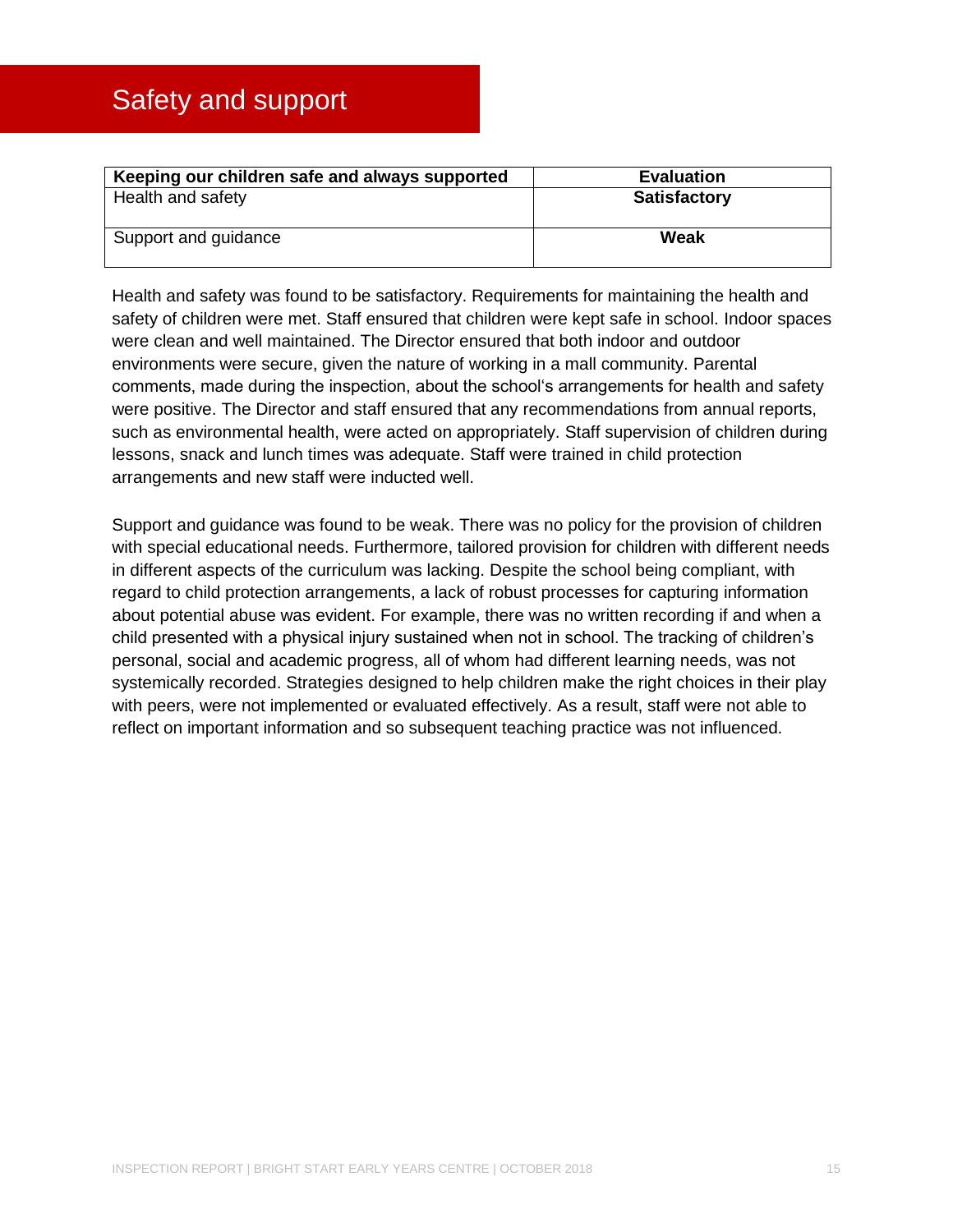<span id="page-16-0"></span>

| Leading and managing the centre and developing<br>links with the community | <b>Evaluation</b>   |
|----------------------------------------------------------------------------|---------------------|
| Leadership                                                                 | Weak                |
| Self-evaluation and improvement planning                                   | Weak                |
| Links with parents and the community                                       | <b>Satisfactory</b> |
| Staff and the learning environment                                         | Weak                |

Leadership was judged to be weak. Much decision making resided with the Director and strengths within the staff were not exploited. Whilst there was a stated willingness to bring about change and improvement, the systems through which this could be effected were not well developed. There was no coherent and concise planning for professional development. Staff attended training but there was no regular dissemination of ideas or information. Opportunities to discuss and reflect on professional practice were minimal. When advice had been given, staff reacted to it, but there was no systematic evaluation of the impact of development activities resulting in practice remaining largely unchanged over time.

Self-evaluation and improvement planning were weak. There was no focused self-evaluation process. Monitoring of the quality of teaching and learning was not systematic. The Director reported that she reflected on feedback and outcomes at the end of the year and these thoughts informed the development plan for the subsequent year. The plan included broad objectives such as developing children's creativity, but actions and success criteria based on outcomes for children's learning were not sufficiently focused.

Links with parents were judged to be satisfactory. In the survey, the majority of parents agreed or strongly agreed that they received good information from the centre. Most parents felt that communication was good and almost all felt that the centre responded well to parents' concerns. A member of staff greeted each parent or carer and child on arrival, so there was always an opportunity to make an appointment or speak to a member of staff in an emergency. A minority of parents felt that they did not receive regular information on their child's progress. However, there was a meeting for parents organised early in the year to discuss the children and further meetings were planned for the year ahead. Whilst there have been visitors to the school, the school did not make best use of potential links in the immediate area.

Staffing and the learning environment were judged to be weak. Historically, the centre has experienced a high turnover of staff for a number of different reasons and, as a result, the levels of skills and expertise were variable. The Director confirmed that there was difficulty in recruiting and retaining staff. The premises were maintained effectively but the quality and range of learning resources were poor. Toys were mostly plastic and sometimes inappropriate, such as teenage dolls in the toddler class. Resources were not presented in an inviting manner in some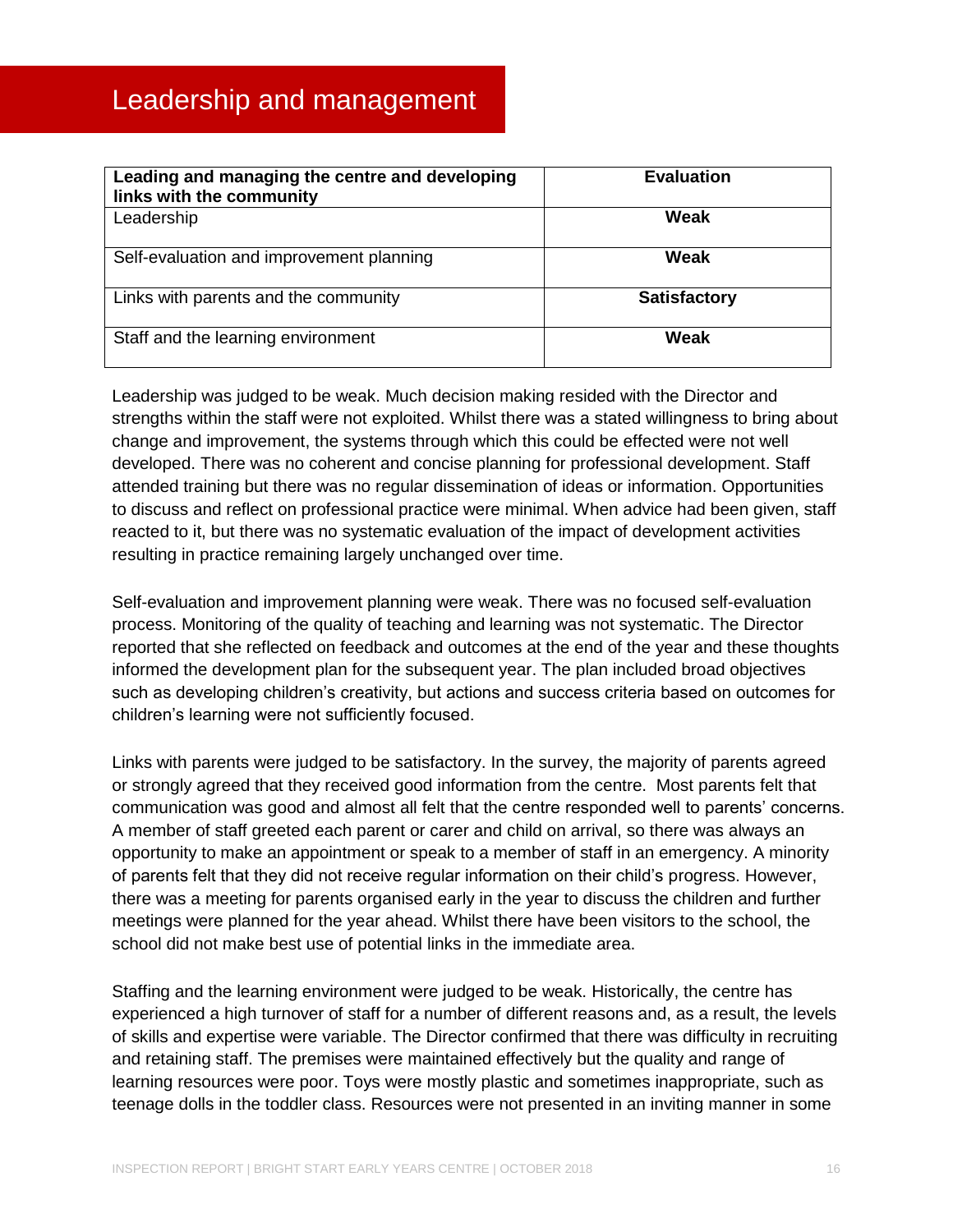classes and were sometimes stacked on shelves well out of the children's reach. This limited the children's capacity to make choices or follow their own initiative.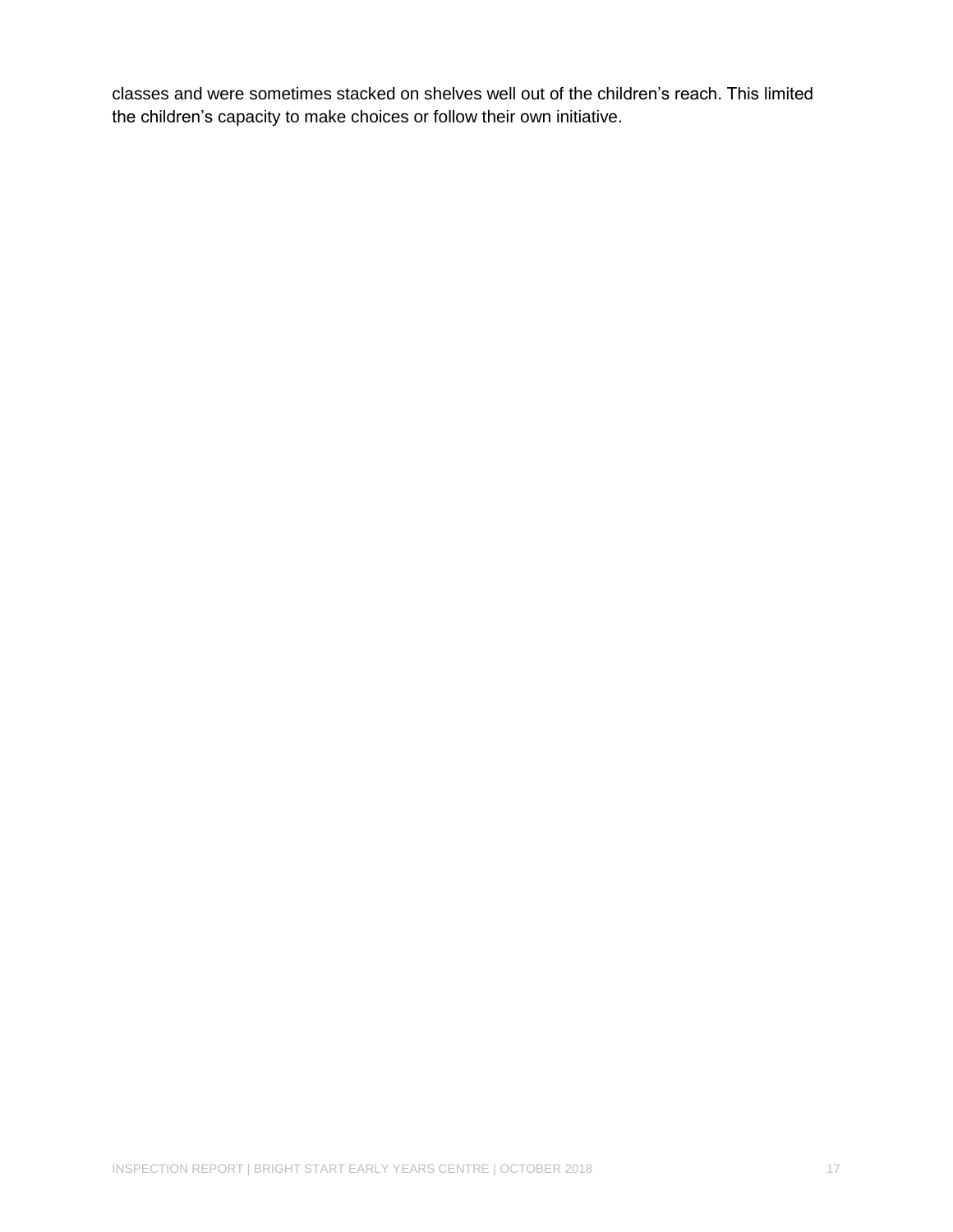# <span id="page-18-0"></span>Survey results

36 parents and 11 staff completed the on-line survey. The results from the survey are detailed in Appendices One and Two to this report.

Parents of children from all year groups completed the survey in advance of the inspection. All parents felt that their child enjoyed attending and a majority thought that children were inspired to learn. Most felt that children were treated fairly. Almost all parents agreed that their child's personal skills were being developed well and a similar proportion felt that their child made good progress in literacy skills. However, smaller proportions felt that their child was making good progress in mathematics and a minority were unsure how their child was performing in these subjects. Almost all parents believed teaching to be good and most felt that there was a wide range of play-based provision. Most felt that the centre was well led. There were areas where parents' responses were less positive. There was a minority who indicated that they disagreed that meetings were regular and helpful and a similar proportion disagreed that they received comprehensive advice about their child's progress. In the comments section, parents referred to the high turnover of staff and suggested that more parental involvement in the work of the centre and more regular meetings would be helpful.

Eleven members of the teaching staff completed the survey. The views reflected in the staff survey were universally positive. All agreed or strongly agreed with every statement except one relating to children being taught conflict resolution. Here, almost all agreed or strongly agreed and one was unable to comment.

### **What happens next?**

As overall progress has been judged weak, there will be a follow-through inspection within six months of the publication of this report. The centre will continue to be inspected on a regular basis until all aspects of performance are judged to be at least satisfactory.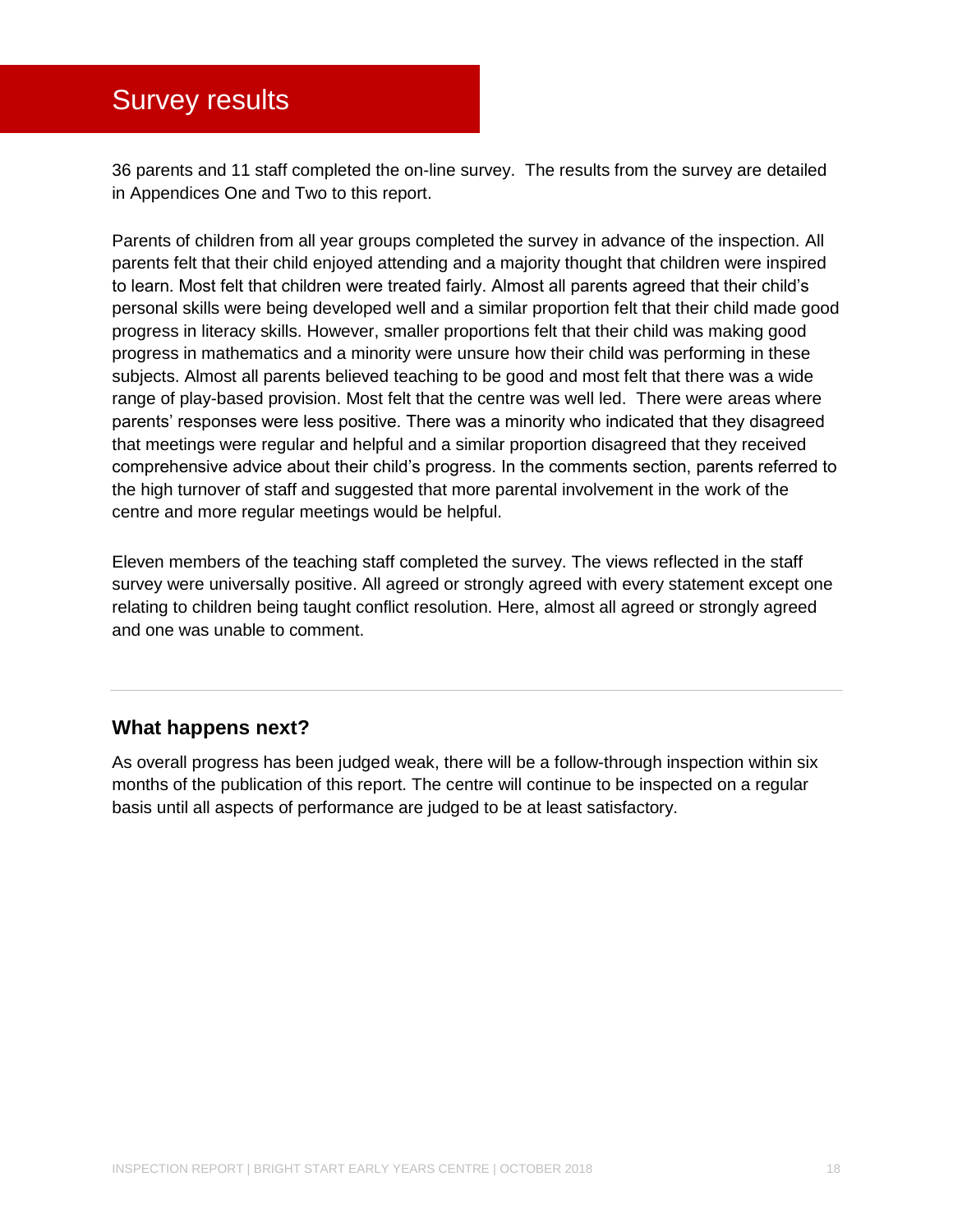# <span id="page-19-0"></span>**Office of Education Standards | Parent Survey 2018**



*How many children do you have in this Early Years Centre?*

| <b>Response</b> | <b>Count</b> |
|-----------------|--------------|
| <b>Answered</b> | 36           |
| <b>Skipped</b>  | n.           |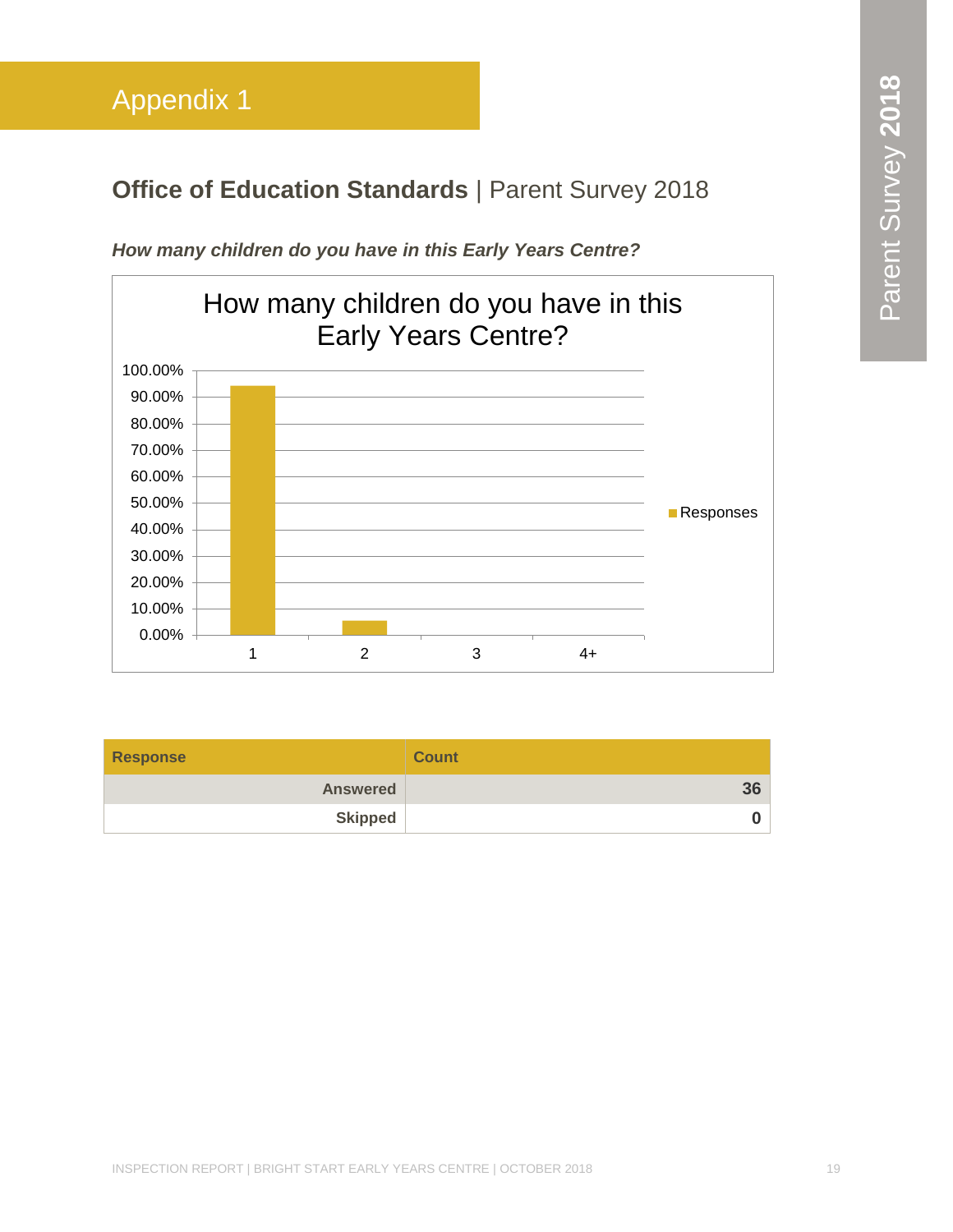### *How old is your eldest child in the Early Years Centre?*



| <b>Response</b> | <b>Count</b> |
|-----------------|--------------|
| <b>Answered</b> | 36           |
| <b>Skipped</b>  |              |

# *How many years has your eldest child been at this Early Years Centre?*

| <b>Response</b>                              | <b>Percentage</b> | <b>Count</b>    |
|----------------------------------------------|-------------------|-----------------|
| Less than one year                           | 36.11%            | 13 <sup>1</sup> |
| More than one year but less than three years | 44.44%            | 16              |
| More than three years                        | 19.44%            |                 |
|                                              | <b>Answered</b>   | 36 <sup>°</sup> |
|                                              | <b>Skipped</b>    |                 |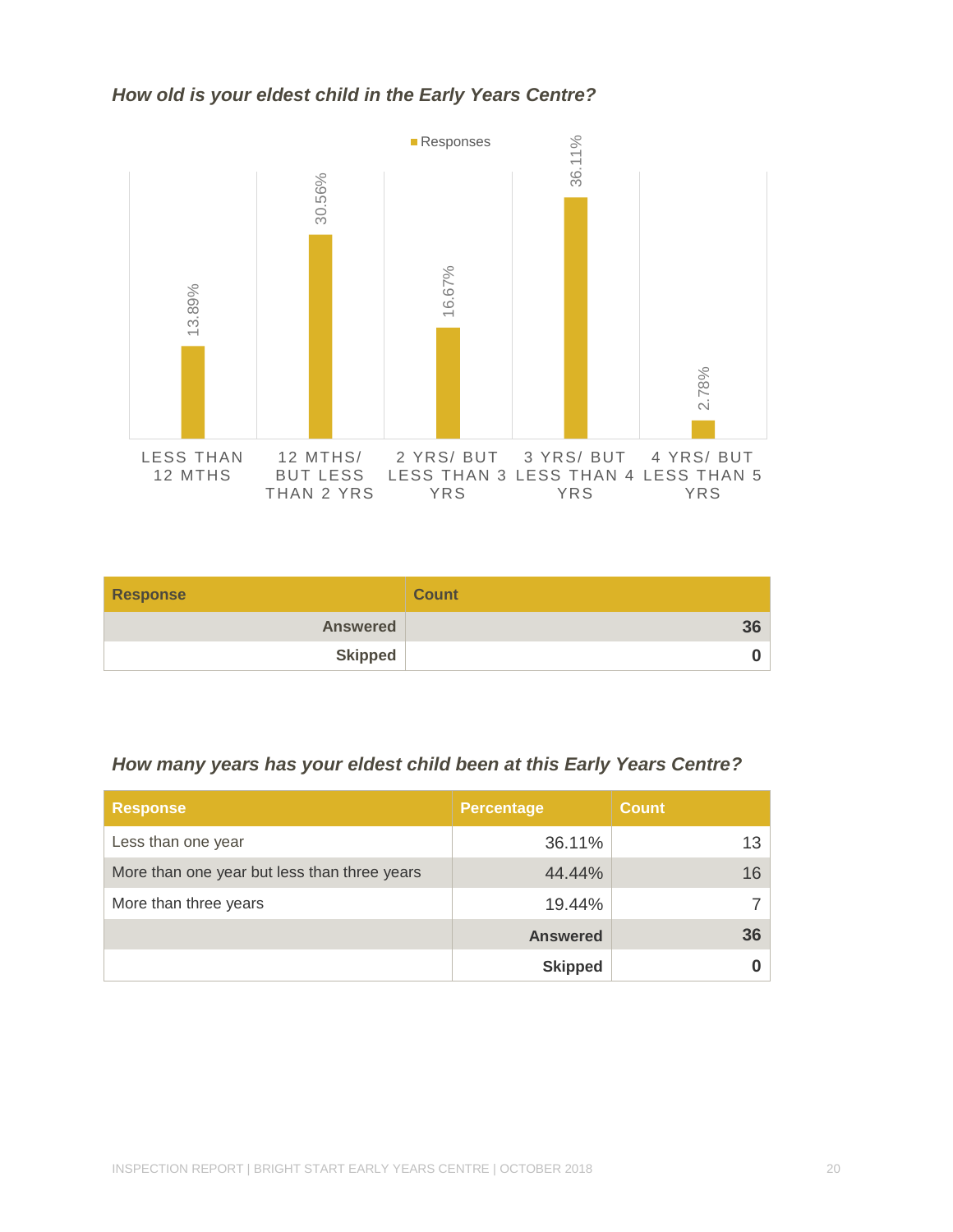36.11% **Caymanian 63.89%** Non-Caymanian

*My child is making good progress in all aspects of early communication/literacy (including listening, speaking, early reading and writing).*

| <b>Response</b>                              | <b>Percentage</b> | <b>Count</b> |
|----------------------------------------------|-------------------|--------------|
| <b>Strongly Agree</b>                        | 48.57%            | 17           |
| Agree                                        | 42.86%            | 15           |
| <b>Disagree</b>                              | 2.86%             |              |
| <b>Strongly Disagree</b>                     | $0.00\%$          | 0            |
| I am unsure or unable to answer the question | 5.71%             | 2            |
|                                              | <b>Answered</b>   | 35           |
|                                              | <b>Skipped</b>    |              |

### *My child is making good progress in their mathematical understanding.*

| <b>Response</b>                              | <b>Percentage</b> | <b>Count</b> |
|----------------------------------------------|-------------------|--------------|
| <b>Strongly Agree</b>                        | 23.53%            | 8            |
| Agree                                        | 26.47%            | 9            |
| <b>Disagree</b>                              | 2.94%             |              |
| <b>Strongly Disagree</b>                     | 5.88%             | 2            |
| I am unsure or unable to answer the question | 41.18%            | 14           |
|                                              | <b>Answered</b>   | 34           |
|                                              | <b>Skipped</b>    | $\mathbf 2$  |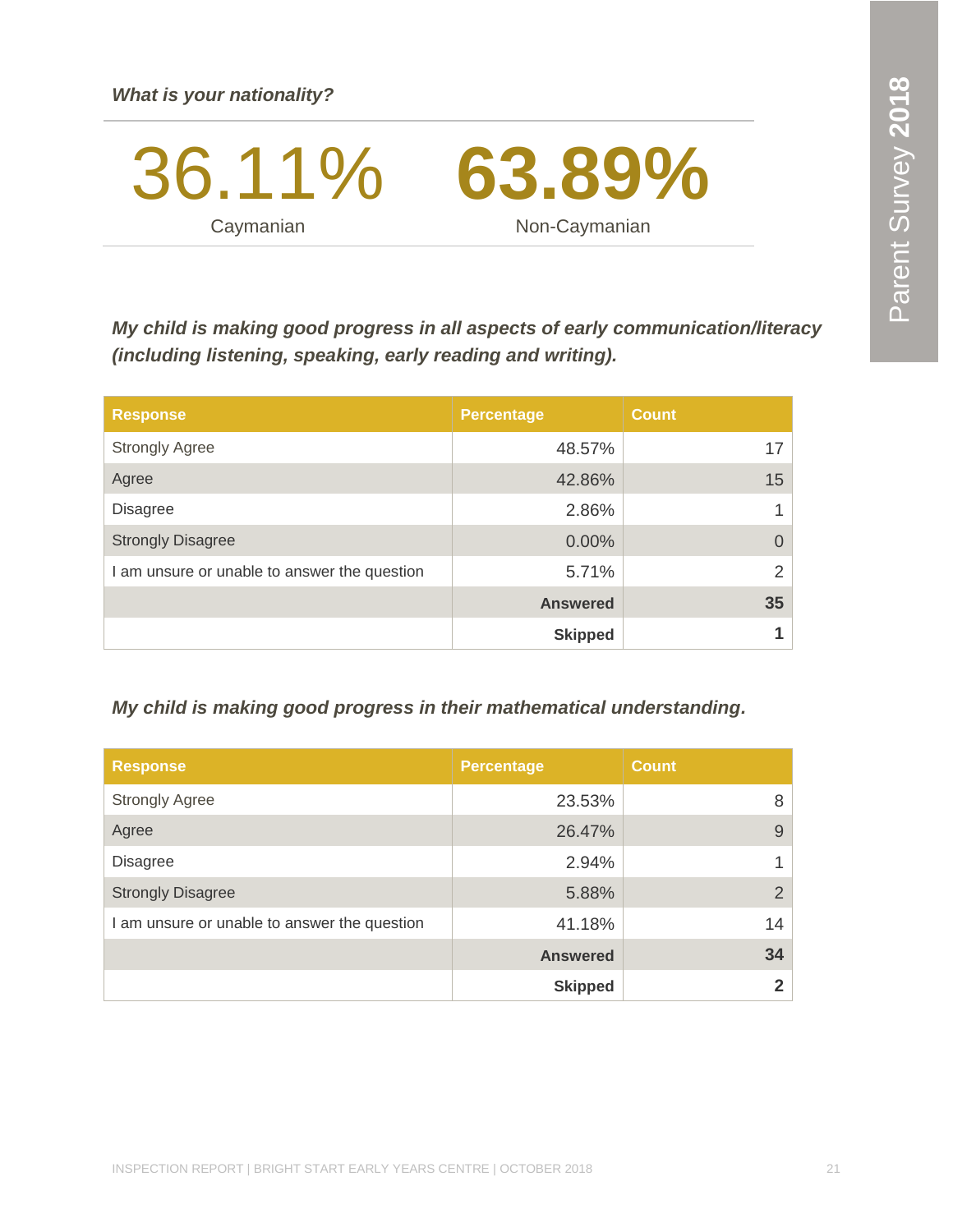### *My child is making good progress in their early scientific understanding.*

| Response                                     | Percentage | Count           |
|----------------------------------------------|------------|-----------------|
| <b>Strongly Agree</b>                        | 28.57%     | 10 <sup>1</sup> |
| Agree                                        | 28.57%     | 10              |
| <b>Disagree</b>                              | 2.86%      |                 |
| <b>Strongly Disagree</b>                     | 0.00%      | 0               |
| I am unsure or unable to answer the question | 40.00%     | 14              |
|                                              | Answered   | 35              |
|                                              | Skipped    |                 |

| My child is making good progress in their early scientific understanding.                                         |                   |                |
|-------------------------------------------------------------------------------------------------------------------|-------------------|----------------|
| Response                                                                                                          | Percentage        | Count          |
| <b>Strongly Agree</b>                                                                                             | 28.57%            | 10             |
| Agree                                                                                                             | 28.57%            | 10             |
| <b>Disagree</b>                                                                                                   | 2.86%             | 1              |
| <b>Strongly Disagree</b>                                                                                          | 0.00%             | $\overline{0}$ |
| I am unsure or unable to answer the question                                                                      | 40.00%            | 14             |
|                                                                                                                   | Answered          | 35             |
|                                                                                                                   | Skipped           | 1              |
| skills.<br><b>Response</b>                                                                                        | <b>Percentage</b> | <b>Count</b>   |
| <b>Strongly Agree</b>                                                                                             | 54.29%            | 19             |
| Agree                                                                                                             | 42.86%            | 15             |
| <b>Disagree</b>                                                                                                   | 0.00%             | $\overline{0}$ |
| <b>Strongly Disagree</b>                                                                                          | 0.00%             | $\overline{0}$ |
| I am unsure or unable to answer the question                                                                      | 2.86%             | 1              |
|                                                                                                                   | <b>Answered</b>   | 35             |
|                                                                                                                   | <b>Skipped</b>    | 1              |
|                                                                                                                   |                   |                |
| My child is being helped to take turns and share fairly as part of the education<br>programme.<br><b>Response</b> | <b>Percentage</b> | <b>Count</b>   |
| <b>Strongly Agree</b>                                                                                             | 40.00%            | 14             |
| Agree                                                                                                             | 42.86%            | 15             |
| <b>Disagree</b>                                                                                                   | 2.86%             | 1              |
| <b>Strongly Disagree</b>                                                                                          | 0.00%             | $\overline{0}$ |
| I am unsure or unable to answer the question                                                                      | 14.29%            | 5              |
|                                                                                                                   | <b>Answered</b>   | 35             |

| <b>Response</b>                              | <b>Percentage</b> | <b>Count</b> |
|----------------------------------------------|-------------------|--------------|
| <b>Strongly Agree</b>                        | 40.00%            | 14           |
| Agree                                        | 42.86%            | 15           |
| <b>Disagree</b>                              | 2.86%             |              |
| <b>Strongly Disagree</b>                     | 0.00%             | 0            |
| I am unsure or unable to answer the question | 14.29%            | 5            |
|                                              | <b>Answered</b>   | 35           |
|                                              | <b>Skipped</b>    |              |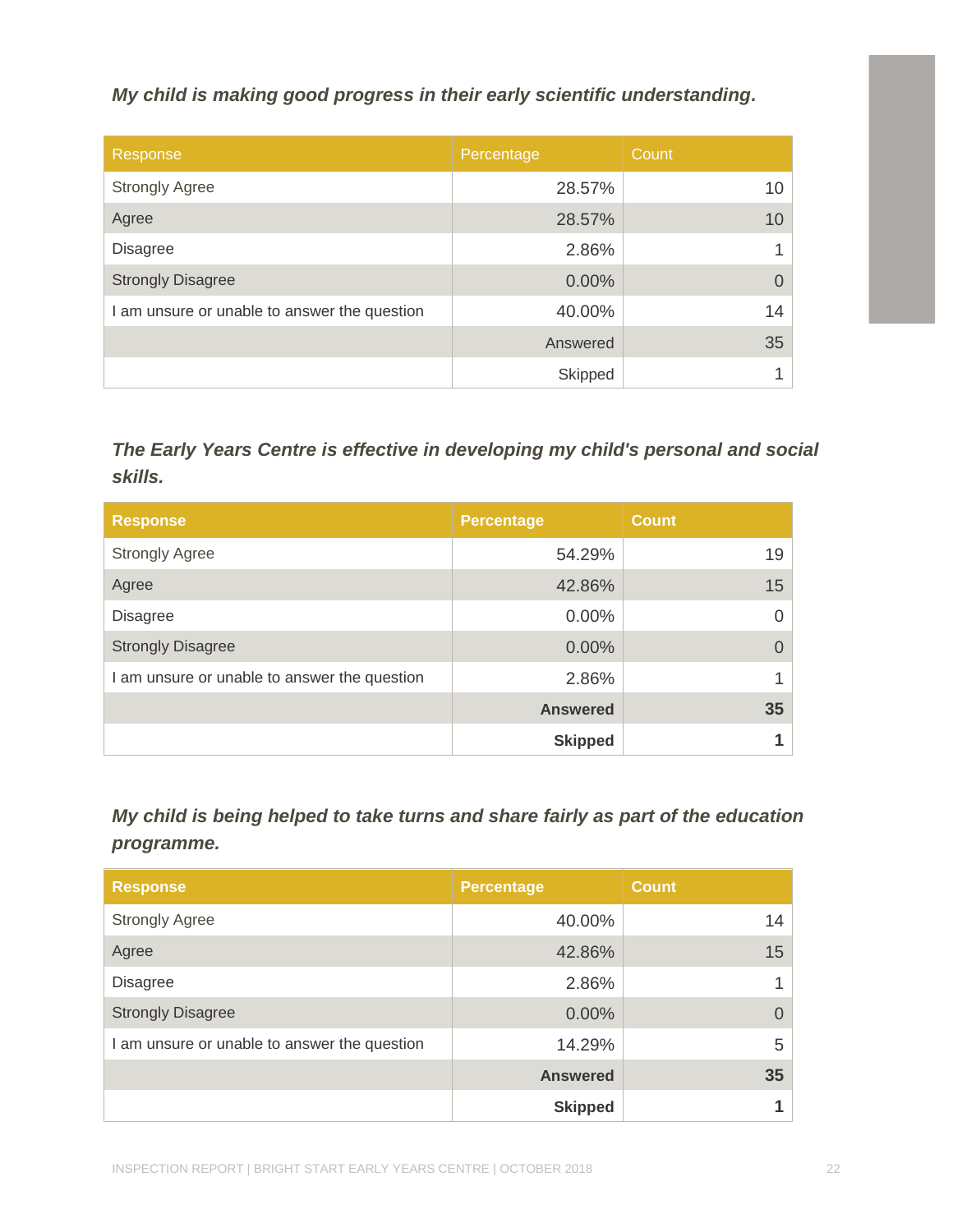*My child is developing a good understanding of the environment and how they can help to protect it.*

| <b>Response</b>                              | <b>Percentage</b> | <b>Count</b> |
|----------------------------------------------|-------------------|--------------|
| <b>Strongly Agree</b>                        | 22.86%            | 8            |
| Agree                                        | 28.57%            | 10           |
| <b>Disagree</b>                              | 8.57%             | 3            |
| <b>Strongly Disagree</b>                     | 0.00%             | $\Omega$     |
| I am unsure or unable to answer the question | 40.00%            | 14           |
|                                              | <b>Answered</b>   | 35           |
|                                              | <b>Skipped</b>    |              |

# *The quality of teaching in the Early Years Centre is good.*

| <b>Response</b>                              | Percentage      | <b>Count</b> |
|----------------------------------------------|-----------------|--------------|
| <b>Strongly Agree</b>                        | 35.29%          | 12           |
| Agree                                        | 58.82%          | 20           |
| <b>Disagree</b>                              | 2.94%           |              |
| <b>Strongly Disagree</b>                     | 0.00%           | $\Omega$     |
| I am unsure or unable to answer the question | 2.94%           |              |
|                                              | <b>Answered</b> | 34           |
|                                              | <b>Skipped</b>  | $2^{\circ}$  |

# *My child enjoys coming to the Early Years Centre.*

| <b>Response</b>                            | <b>Percentage</b> | <b>Count</b> |
|--------------------------------------------|-------------------|--------------|
| <b>Strongly Agree</b>                      | 62.86%            | 22           |
| Agree                                      | 37.14%            | 13           |
| <b>Disagree</b>                            | $0.00\%$          | $\Omega$     |
| <b>Strongly Disagree</b>                   | $0.00\%$          | $\Omega$     |
| am unsure or unable to answer the question | $0.00\%$          | $\Omega$     |
|                                            | <b>Answered</b>   | 35           |
|                                            | <b>Skipped</b>    |              |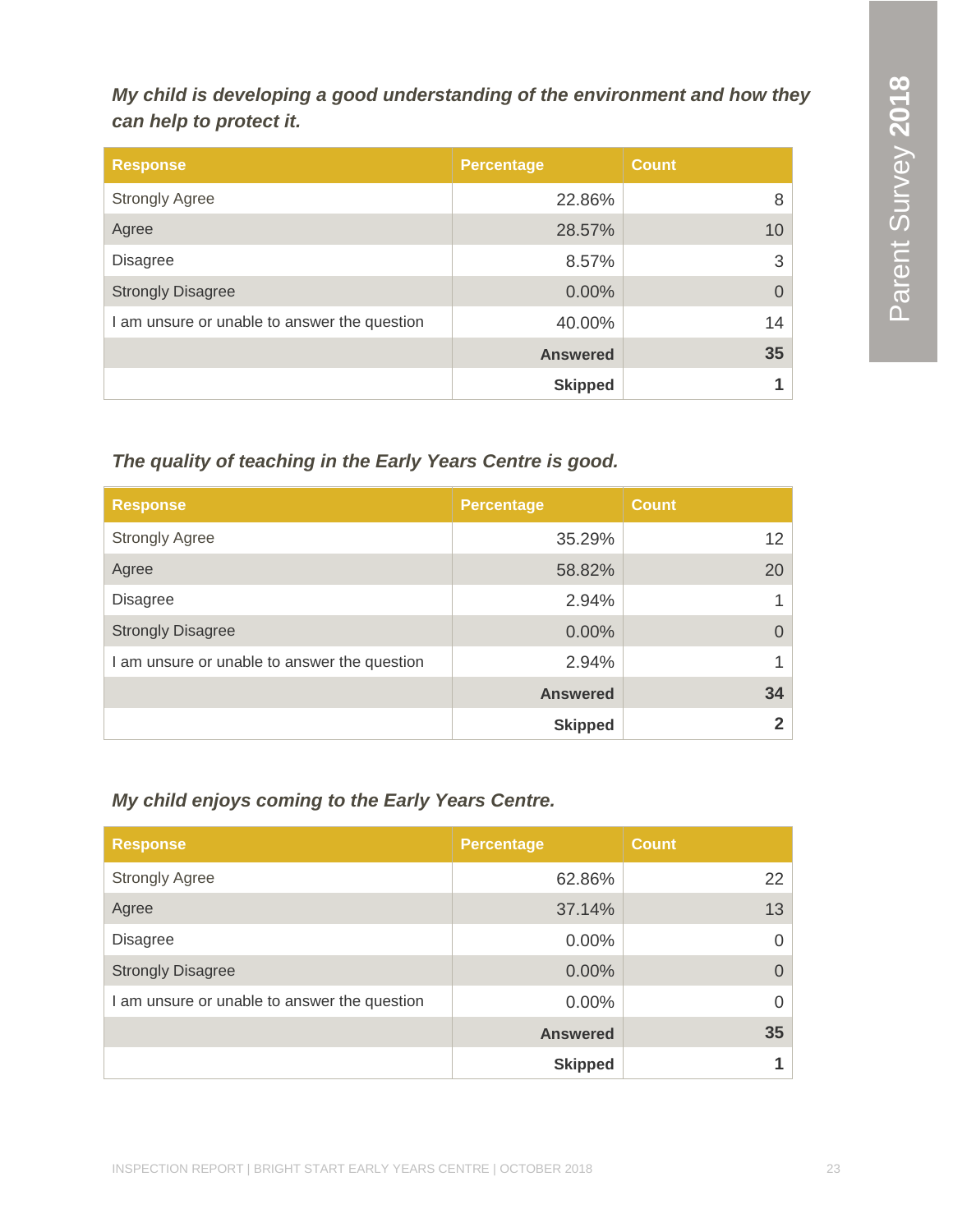# *My child is inspired to learn.*

| <b>Response</b>                              | <b>Percentage</b> | <b>Count</b>   |
|----------------------------------------------|-------------------|----------------|
| <b>Strongly Agree</b>                        | 60.00%            | 21             |
| Agree                                        | 28.57%            | 10             |
| <b>Disagree</b>                              | $0.00\%$          | $\Omega$       |
| <b>Strongly Disagree</b>                     | $0.00\%$          | $\Omega$       |
| I am unsure or unable to answer the question | 11.43%            | $\overline{4}$ |
|                                              | <b>Answered</b>   | 35             |
|                                              | <b>Skipped</b>    |                |

# *My child is given a wide range of age-appropriate play opportunities each day.*

| <b>Response</b>                              | <b>Percentage</b> | <b>Count</b>   |
|----------------------------------------------|-------------------|----------------|
| <b>Strongly Agree</b>                        | 44.12%            | 15             |
| Agree                                        | 44.12%            | 15             |
| <b>Disagree</b>                              | 5.88%             | 2              |
| <b>Strongly Disagree</b>                     | 0.00%             | $\Omega$       |
| I am unsure or unable to answer the question | 5.88%             | $\overline{2}$ |
|                                              | <b>Answered</b>   | 34             |
|                                              | <b>Skipped</b>    | າ              |

*There are regular visits and visitors to the Early Years Centre which enhance the learning of my child.*

| <b>Response</b>                            | Percentage      | <b>Count</b> |
|--------------------------------------------|-----------------|--------------|
| <b>Strongly Agree</b>                      | 8.57%           | 3            |
| Agree                                      | 28.57%          | 10           |
| <b>Disagree</b>                            | 14.29%          | 5            |
| <b>Strongly Disagree</b>                   | $0.00\%$        | $\Omega$     |
| am unsure or unable to answer the question | 48.57%          | 17           |
|                                            | <b>Answered</b> | 35           |
|                                            | <b>Skipped</b>  |              |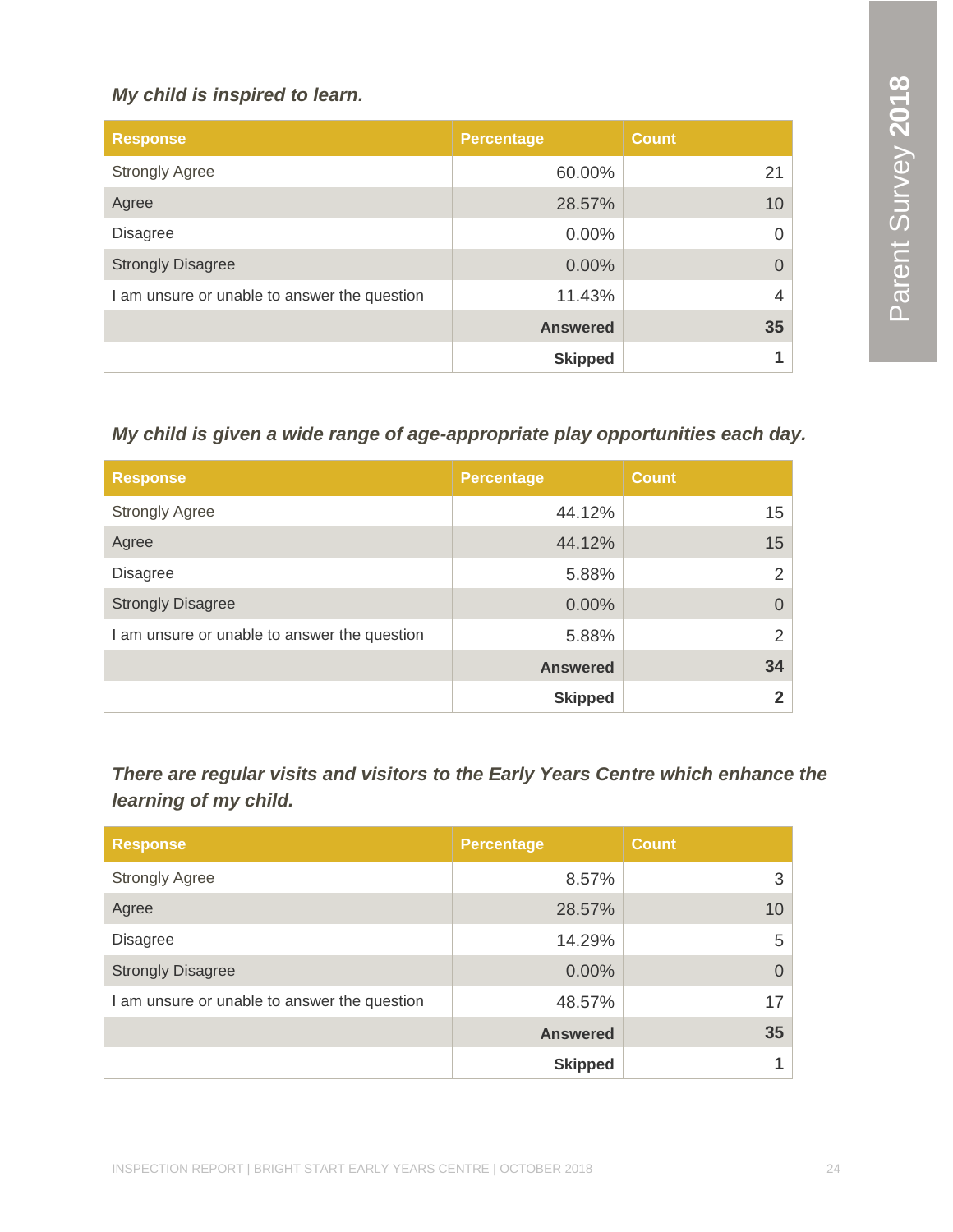### *My child is safe and cared for at the Early Years Centre.*

| <b>Response</b>                              | <b>Percentage</b> | <b>Count</b> |
|----------------------------------------------|-------------------|--------------|
| <b>Strongly Agree</b>                        | 51.43%            | 18           |
| Agree                                        | 48.57%            | 17           |
| <b>Disagree</b>                              | 0.00%             |              |
| <b>Strongly Disagree</b>                     | $0.00\%$          |              |
| I am unsure or unable to answer the question | $0.00\%$          | 0            |
|                                              | <b>Answered</b>   | 35           |
|                                              | <b>Skipped</b>    |              |

# *The Early Years Centre helps my child choose a healthy lifestyle.*

| <b>Response</b>                              | <b>Percentage</b> | <b>Count</b> |
|----------------------------------------------|-------------------|--------------|
| <b>Strongly Agree</b>                        | 25.71%            | 9            |
| Agree                                        | 37.14%            | 13           |
| <b>Disagree</b>                              | 8.57%             | 3            |
| <b>Strongly Disagree</b>                     | 2.86%             |              |
| I am unsure or unable to answer the question | 25.71%            | 9            |
|                                              | <b>Answered</b>   | 35           |
|                                              | <b>Skipped</b>    |              |

# *My child is treated fairly at the Early Years Centre.*

| <b>Response</b>                              | <b>Percentage</b> | <b>Count</b> |
|----------------------------------------------|-------------------|--------------|
| <b>Strongly Agree</b>                        | 42.86%            | 15           |
| Agree                                        | 51.43%            | 18           |
| <b>Disagree</b>                              | 0.00%             | 0            |
| <b>Strongly Disagree</b>                     | 2.86%             |              |
| I am unsure or unable to answer the question | 2.86%             |              |
|                                              | <b>Answered</b>   | 35           |
|                                              | <b>Skipped</b>    |              |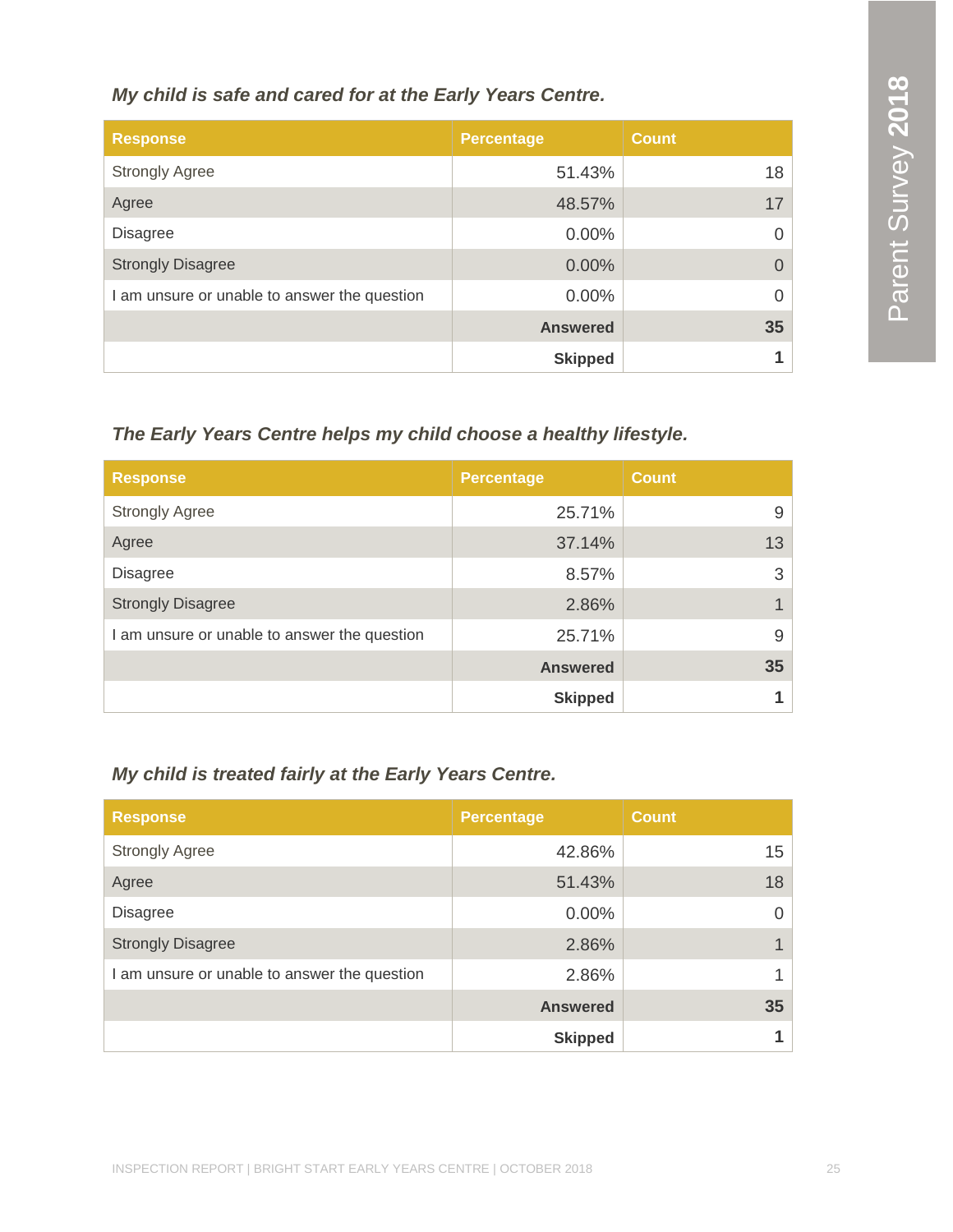*The Early Years Centre deals effectively with incidents of poor behaviour.*

| <b>Response</b>                              | <b>Percentage</b> | <b>Count</b> |
|----------------------------------------------|-------------------|--------------|
| <b>Strongly Agree</b>                        | 26.47%            | 9            |
| Agree                                        | 44.12%            | 15           |
| <b>Disagree</b>                              | 8.82%             | 3            |
| <b>Strongly Disagree</b>                     | 2.94%             |              |
| I am unsure or unable to answer the question | 17.65%            | 6            |
|                                              | <b>Answered</b>   | 34           |
|                                              | <b>Skipped</b>    |              |

# *The Early Years Centre provides good support to children with special educational needs.*

| <b>Response</b>                              | <b>Percentage</b> | <b>Count</b> |
|----------------------------------------------|-------------------|--------------|
| <b>Strongly Agree</b>                        | 14.29%            | 5            |
| Agree                                        | 20.00%            |              |
| <b>Disagree</b>                              | 0.00%             | 0            |
| <b>Strongly Disagree</b>                     | 0.00%             |              |
| I am unsure or unable to answer the question | 65.71%            | 23           |
|                                              | <b>Answered</b>   | 35           |
|                                              | <b>Skipped</b>    |              |

# *The Early Years Centre is well led.*

| <b>Response</b>                            | <b>Percentage</b> | <b>Count</b> |
|--------------------------------------------|-------------------|--------------|
| <b>Strongly Agree</b>                      | 23.53%            | 8            |
| Agree                                      | 64.71%            | 22           |
| <b>Disagree</b>                            | 2.94%             | 1            |
| <b>Strongly Disagree</b>                   | $0.00\%$          | $\Omega$     |
| am unsure or unable to answer the question | 8.82%             | 3            |
|                                            | <b>Answered</b>   | 34           |
|                                            | <b>Skipped</b>    | 2            |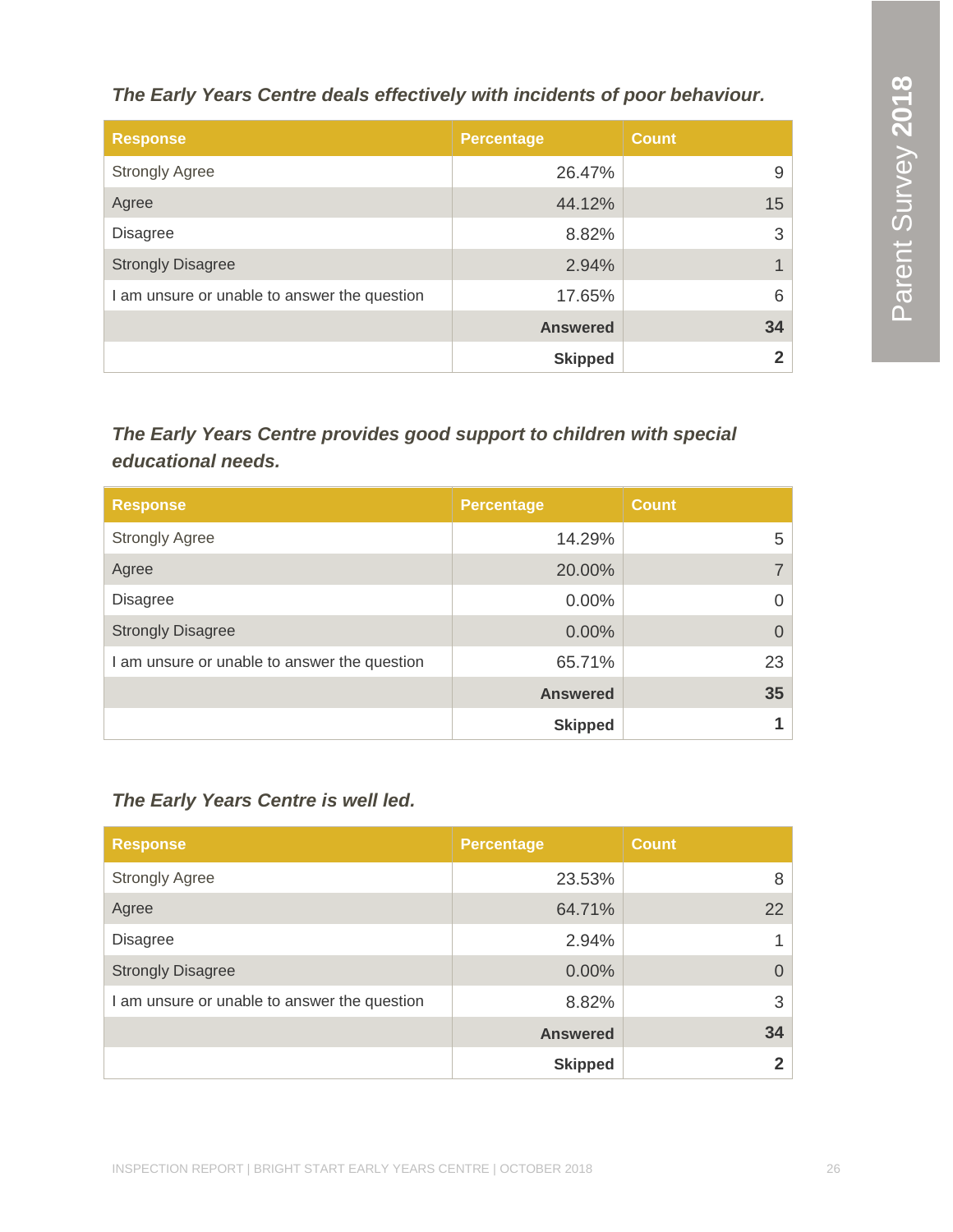*I receive good information about the improvement plans developed for the Early Years Centre.*

| <b>Response</b>                              | <b>Percentage</b> | <b>Count</b>    |
|----------------------------------------------|-------------------|-----------------|
| <b>Strongly Agree</b>                        | 29.41%            | 10 <sup>1</sup> |
| Agree                                        | 44.12%            | 15              |
| <b>Disagree</b>                              | 17.65%            | 6               |
| <b>Strongly Disagree</b>                     | 2.94%             | 1 <sup>1</sup>  |
| I am unsure or unable to answer the question | 5.88%             | 2               |
|                                              | <b>Answered</b>   | 34              |
|                                              | <b>Skipped</b>    | $\overline{2}$  |

*Communication between the Early Years Centre and parents is effective and timely.*

| <b>Response</b>                              | <b>Percentage</b> | <b>Count</b> |
|----------------------------------------------|-------------------|--------------|
| <b>Strongly Agree</b>                        | 20.59%            |              |
| Agree                                        | 67.65%            | 23           |
| <b>Disagree</b>                              | 11.76%            | 4            |
| <b>Strongly Disagree</b>                     | 0.00%             | 0            |
| I am unsure or unable to answer the question | $0.00\%$          | 0            |
|                                              | <b>Answered</b>   | 34           |
|                                              | <b>Skipped</b>    |              |

*The Early Years Centre responds appropriately to parental concerns.*

| <b>Response</b>                              | <b>Percentage</b> | <b>Count</b> |
|----------------------------------------------|-------------------|--------------|
| <b>Strongly Agree</b>                        | 23.53%            | 8            |
| Agree                                        | 67.65%            | 23           |
| <b>Disagree</b>                              | 5.88%             | 2            |
| <b>Strongly Disagree</b>                     | 0.00%             | $\Omega$     |
| I am unsure or unable to answer the question | 2.94%             |              |
|                                              | <b>Answered</b>   | 34           |
|                                              | <b>Skipped</b>    |              |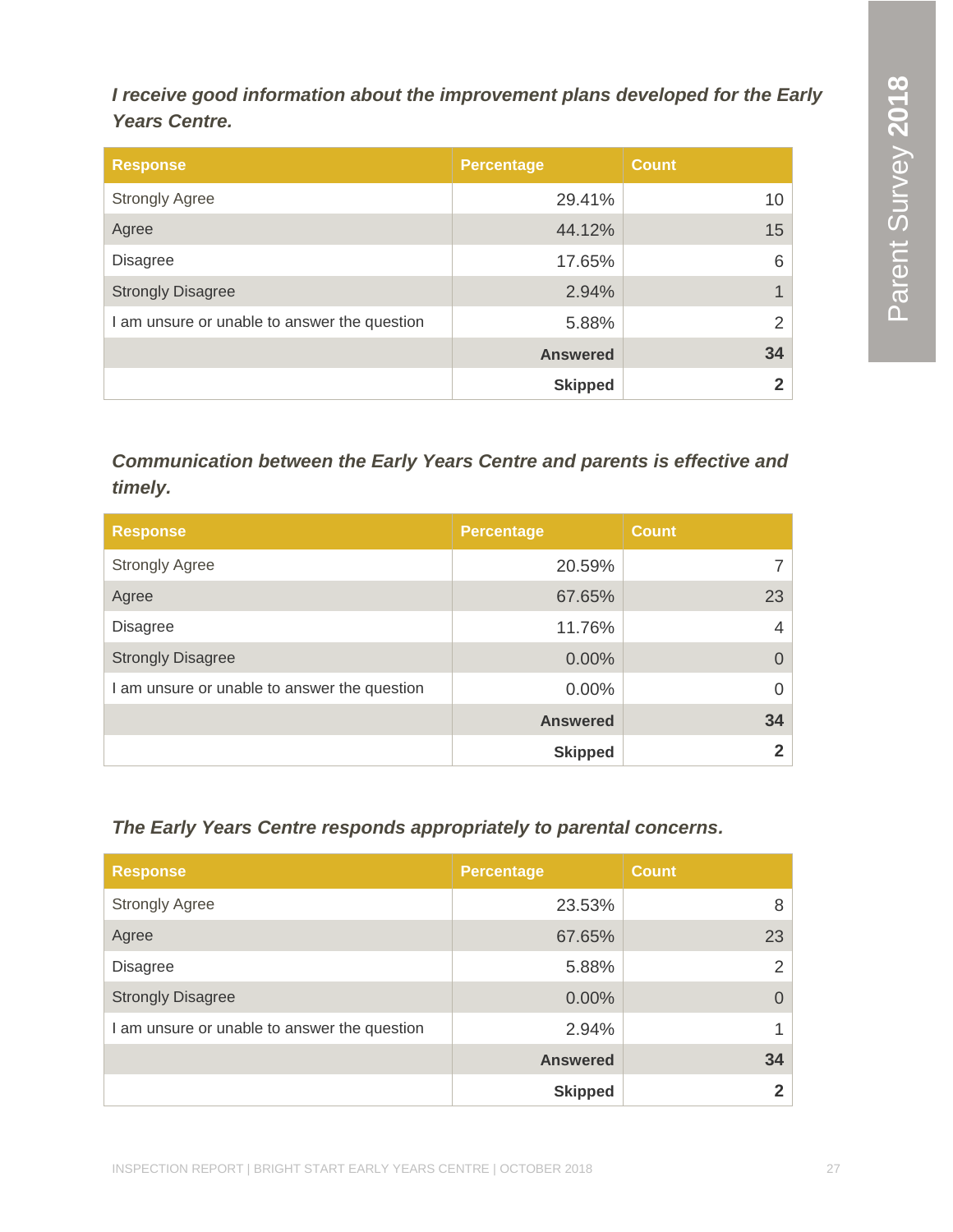# *I receive regular, comprehensive and accurate information about my child's achievements and progress.*

| <b>Response</b>                              | <b>Percentage</b> | <b>Count</b>   |
|----------------------------------------------|-------------------|----------------|
| <b>Strongly Agree</b>                        | 20.59%            |                |
| Agree                                        | 47.06%            | 16             |
| <b>Disagree</b>                              | 23.53%            | 8              |
| <b>Strongly Disagree</b>                     | 5.88%             | $\overline{2}$ |
| I am unsure or unable to answer the question | 2.94%             |                |
|                                              | <b>Answered</b>   | 34             |
|                                              | <b>Skipped</b>    |                |

# *Parent meetings are helpful and they are held regularly.*

| <b>Response</b>                              | <b>Percentage</b> | <b>Count</b>    |
|----------------------------------------------|-------------------|-----------------|
| <b>Strongly Agree</b>                        | 15.15%            | 5               |
| Agree                                        | 36.36%            | 12 <sup>2</sup> |
| <b>Disagree</b>                              | 24.24%            | 8               |
| <b>Strongly Disagree</b>                     | 3.03%             |                 |
| I am unsure or unable to answer the question | 21.21%            |                 |
|                                              | <b>Answered</b>   | 33              |
|                                              | <b>Skipped</b>    | 3               |

# *Parents are effectively involved in the work of the Early Years Centre.*

| <b>Response</b>                            | <b>Percentage</b> | <b>Count</b> |
|--------------------------------------------|-------------------|--------------|
| <b>Strongly Agree</b>                      | 11.76%            | 4            |
| Agree                                      | 50.00%            | 17           |
| <b>Disagree</b>                            | 20.59%            |              |
| <b>Strongly Disagree</b>                   | 2.94%             |              |
| am unsure or unable to answer the question | 14.71%            | 5            |
|                                            | <b>Answered</b>   | 34           |
|                                            | <b>Skipped</b>    | າ            |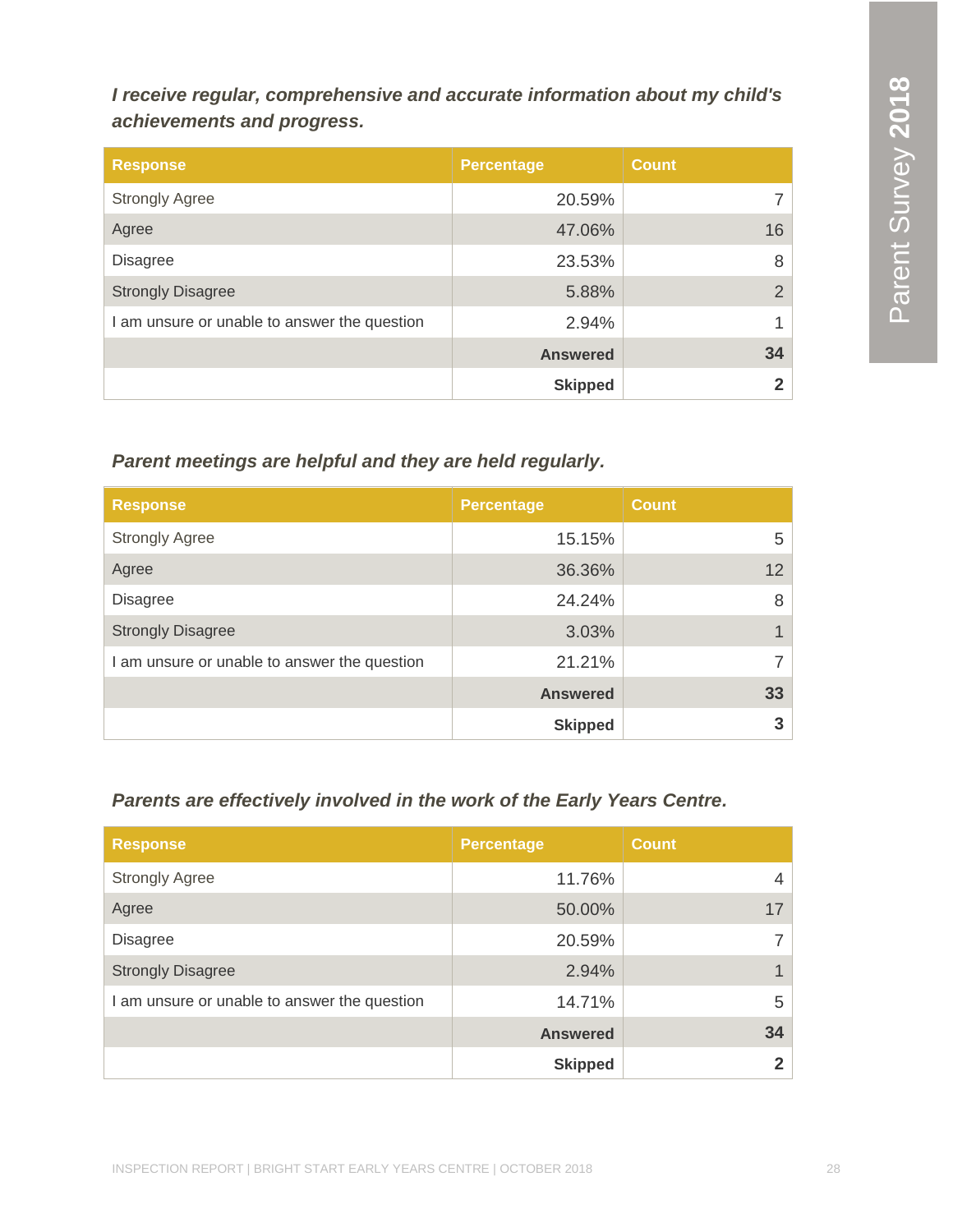# *The Early Years Centre enjoys good links with the wider community.*

| <b>Response</b>                              | <b>Percentage</b> | <b>Count</b> |
|----------------------------------------------|-------------------|--------------|
| <b>Strongly Agree</b>                        | 9.09%             | 3            |
| Agree                                        | 39.39%            | 13           |
| <b>Disagree</b>                              | 9.09%             | 3            |
| <b>Strongly Disagree</b>                     | $0.00\%$          | $\Omega$     |
| I am unsure or unable to answer the question | 42.42%            | 14           |
|                                              | <b>Answered</b>   | 33           |
|                                              | <b>Skipped</b>    | 3            |

# *The Early Years Centre has appropriately qualified and suitably skilled staff.*

| <b>Response</b>                              | Percentage      | <b>Count</b> |
|----------------------------------------------|-----------------|--------------|
| <b>Strongly Agree</b>                        | 17.65%          | 6            |
| Agree                                        | 58.82%          | 20           |
| <b>Disagree</b>                              | 2.94%           |              |
| <b>Strongly Disagree</b>                     | 0.00%           | 0            |
| I am unsure or unable to answer the question | 20.59%          |              |
|                                              | <b>Answered</b> | 34           |
|                                              | <b>Skipped</b>  | $\mathbf{2}$ |

# *The Early Years Centre has good quality resources to support my child's learning.*

| <b>Response</b>                              | <b>Percentage</b> | <b>Count</b> |
|----------------------------------------------|-------------------|--------------|
| <b>Strongly Agree</b>                        | 20.59%            |              |
| Agree                                        | 67.65%            | 23           |
| <b>Disagree</b>                              | 2.94%             |              |
| <b>Strongly Disagree</b>                     | 0.00%             | $\Omega$     |
| I am unsure or unable to answer the question | 8.82%             | 3            |
|                                              | <b>Answered</b>   | 34           |
|                                              | <b>Skipped</b>    | $\mathbf 2$  |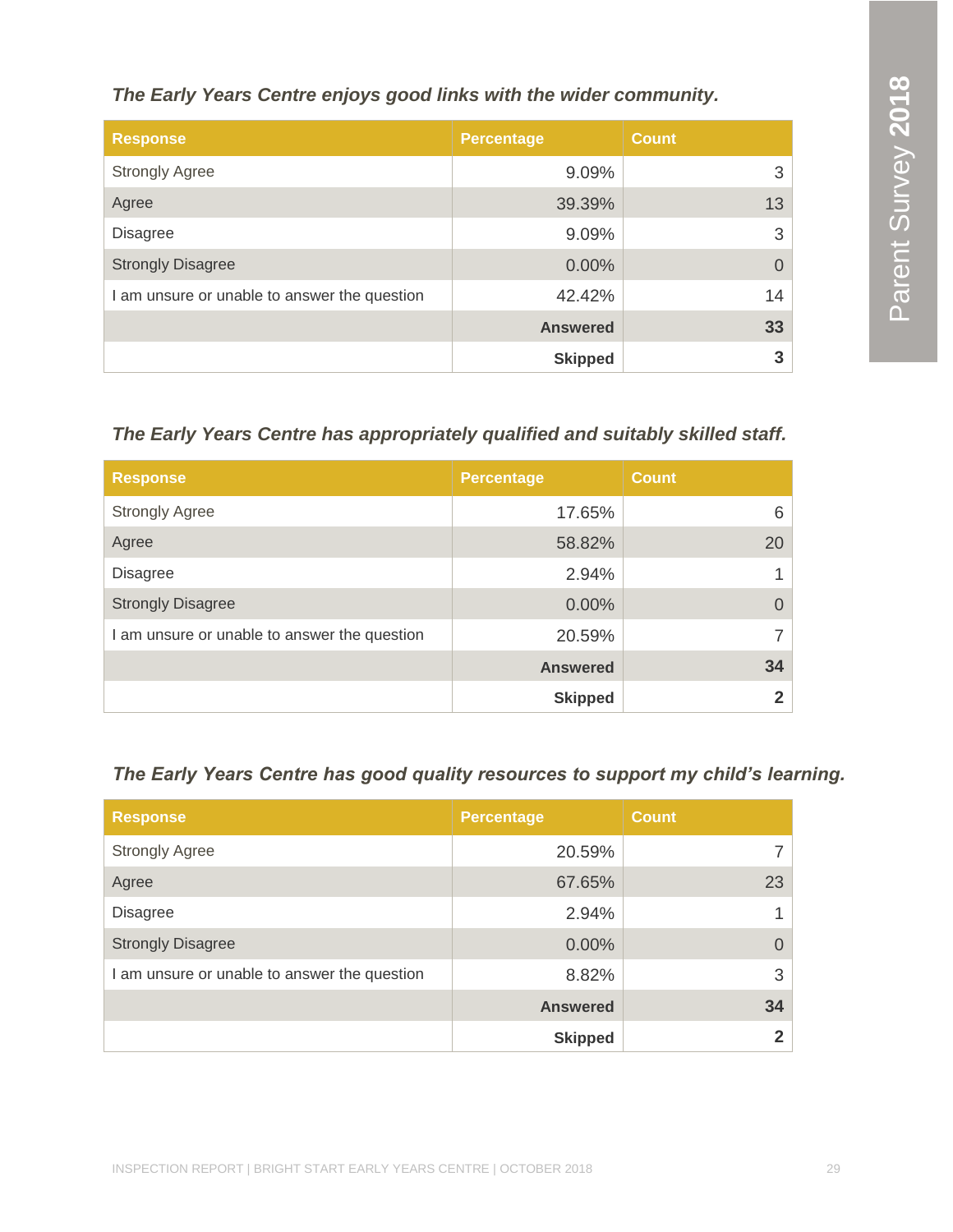| 26%<br><b>Strongly Agree</b> | $62\%$<br>Agree          |  |
|------------------------------|--------------------------|--|
|                              |                          |  |
| $0\%$                        | $0\%$                    |  |
| <b>Disagree</b>              | <b>Strongly Disagree</b> |  |
| <b>Not Sure</b>              |                          |  |
|                              |                          |  |

*Overall, I am satisfied with the quality of education provided at this Centre.*

| <b>Response</b> | <b>Count</b> |
|-----------------|--------------|
| <b>Answered</b> | 34           |
| <b>Skipped</b>  |              |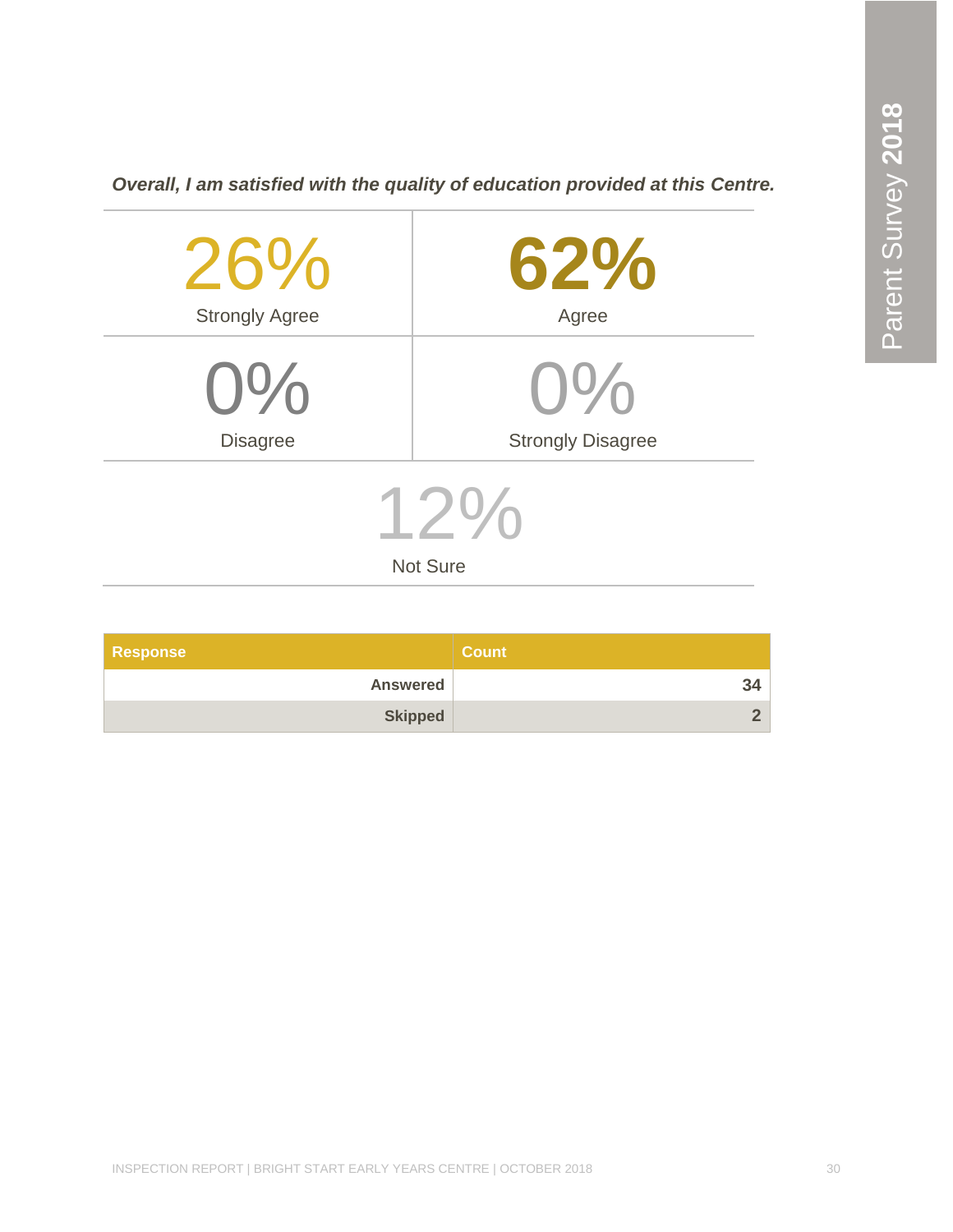# <span id="page-31-0"></span>**Office of Education Standards | Staff Survey 2018**

# *What is your role in the Centre?*



# *How long have you worked at this Centre?*

| <b>Response</b>                              | <b>Percentage</b> | <b>Count</b> |
|----------------------------------------------|-------------------|--------------|
| One year or less                             | 50.00%            | 5            |
| More than one year but less than three years | 10.00%            |              |
| Three years or more                          | 40.00%            | 4            |
|                                              | <b>Answered</b>   | 10           |
|                                              | <b>Skipped</b>    |              |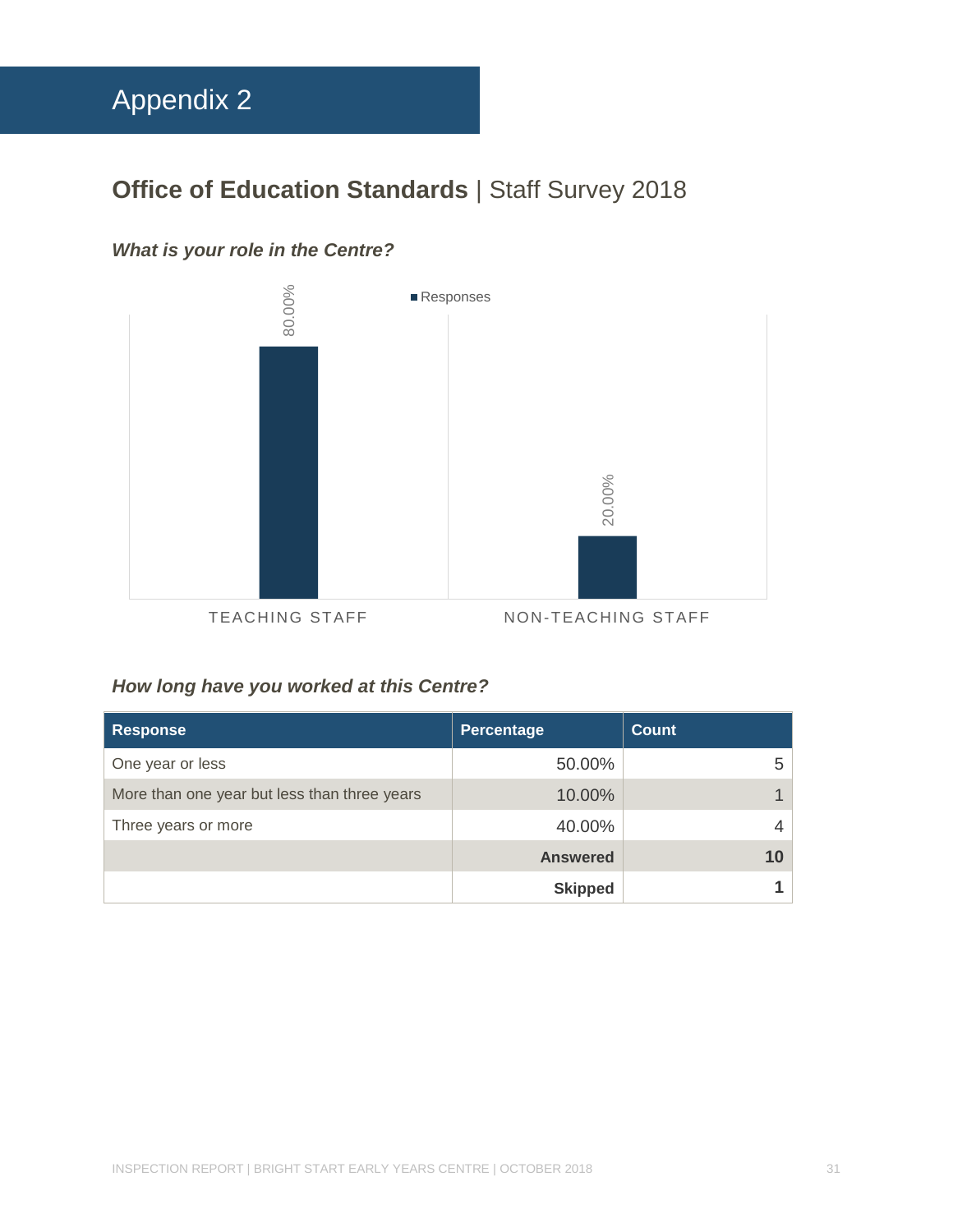*What is your nationality?*

 $\frac{1}{2}$ Caymanian



### *The behaviour of most students in the Centre is good.*

| <b>Response</b>                              | Percentage      | <b>Count</b>   |
|----------------------------------------------|-----------------|----------------|
| <b>Strongly Agree</b>                        | 27.27%          | 3              |
| Agree                                        | 72.73%          | 8              |
| <b>Disagree</b>                              | 0.00%           | $\overline{0}$ |
| <b>Strongly Disagree</b>                     | 0.00%           | $\Omega$       |
| I am unsure or unable to answer the question | 0.00%           | $\Omega$       |
|                                              | <b>Answered</b> | 11             |
|                                              | <b>Skipped</b>  | $\bf{0}$       |

*Children are taught conflict resolution skills using books, drama, storytelling and other developmentally appropriate methods.*

| <b>Response</b>                              | Percentage      | Count    |
|----------------------------------------------|-----------------|----------|
| <b>Strongly Agree</b>                        | 63.64%          |          |
| Agree                                        | 27.27%          | 3        |
| <b>Disagree</b>                              | $0.00\%$        | $\Omega$ |
| <b>Strongly Disagree</b>                     | $0.00\%$        | $\Omega$ |
| I am unsure or unable to answer the question | 9.09%           |          |
|                                              | <b>Answered</b> | 11       |
|                                              | <b>Skipped</b>  | O        |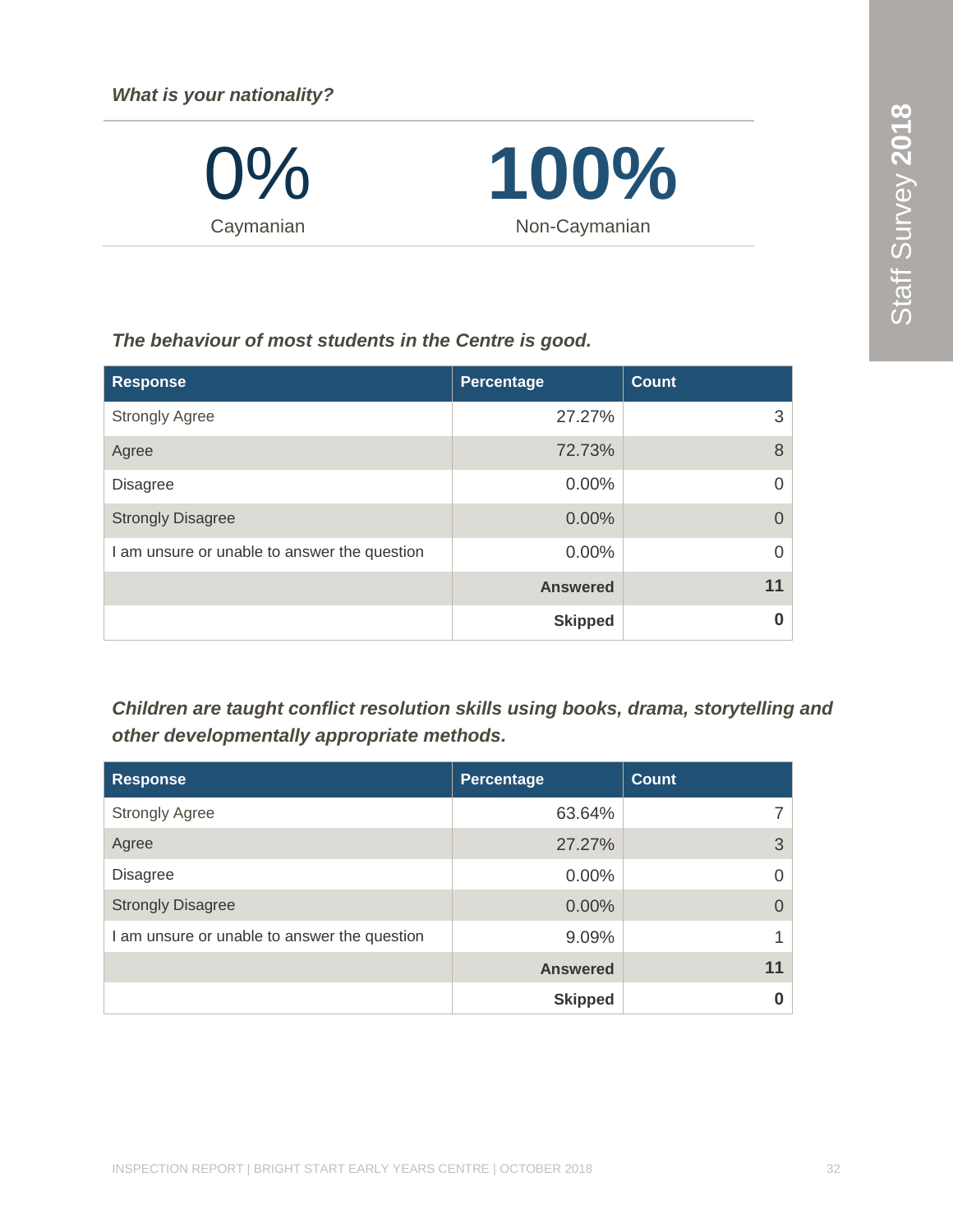*There are good assessment systems in this Centre.*

| <b>Response</b>                              | Percentage      | <b>Count</b> |
|----------------------------------------------|-----------------|--------------|
| <b>Strongly Agree</b>                        | 54.55%          | 6            |
| Agree                                        | 45.45%          | 5            |
| <b>Disagree</b>                              | $0.00\%$        |              |
| <b>Strongly Disagree</b>                     | 0.00%           |              |
| I am unsure or unable to answer the question | $0.00\%$        |              |
|                                              | <b>Answered</b> | 11           |
|                                              | <b>Skipped</b>  |              |

*The Centre supports a positive learning environment and provides good opportunities for children's exploration, choice and independent learning.*

| <b>Response</b>                              | Percentage      | <b>Count</b> |
|----------------------------------------------|-----------------|--------------|
| <b>Strongly Agree</b>                        | 90.91%          | 10           |
| Agree                                        | 9.09%           |              |
| <b>Disagree</b>                              | 0.00%           | 0            |
| <b>Strongly Disagree</b>                     | 0.00%           |              |
| I am unsure or unable to answer the question | 0.00%           | 0            |
|                                              | <b>Answered</b> | 11           |
|                                              | <b>Skipped</b>  | 0            |

*There is a safe and caring environment for all members of this early years community.*

| <b>Response</b>                            | Percentage      | <b>Count</b> |
|--------------------------------------------|-----------------|--------------|
| <b>Strongly Agree</b>                      | 90.91%          | 10           |
| Agree                                      | 9.09%           |              |
| <b>Disagree</b>                            | $0.00\%$        | $\Omega$     |
| <b>Strongly Disagree</b>                   | $0.00\%$        | $\Omega$     |
| am unsure or unable to answer the question | $0.00\%$        | $\Omega$     |
|                                            | <b>Answered</b> | 11           |
|                                            | <b>Skipped</b>  | 0            |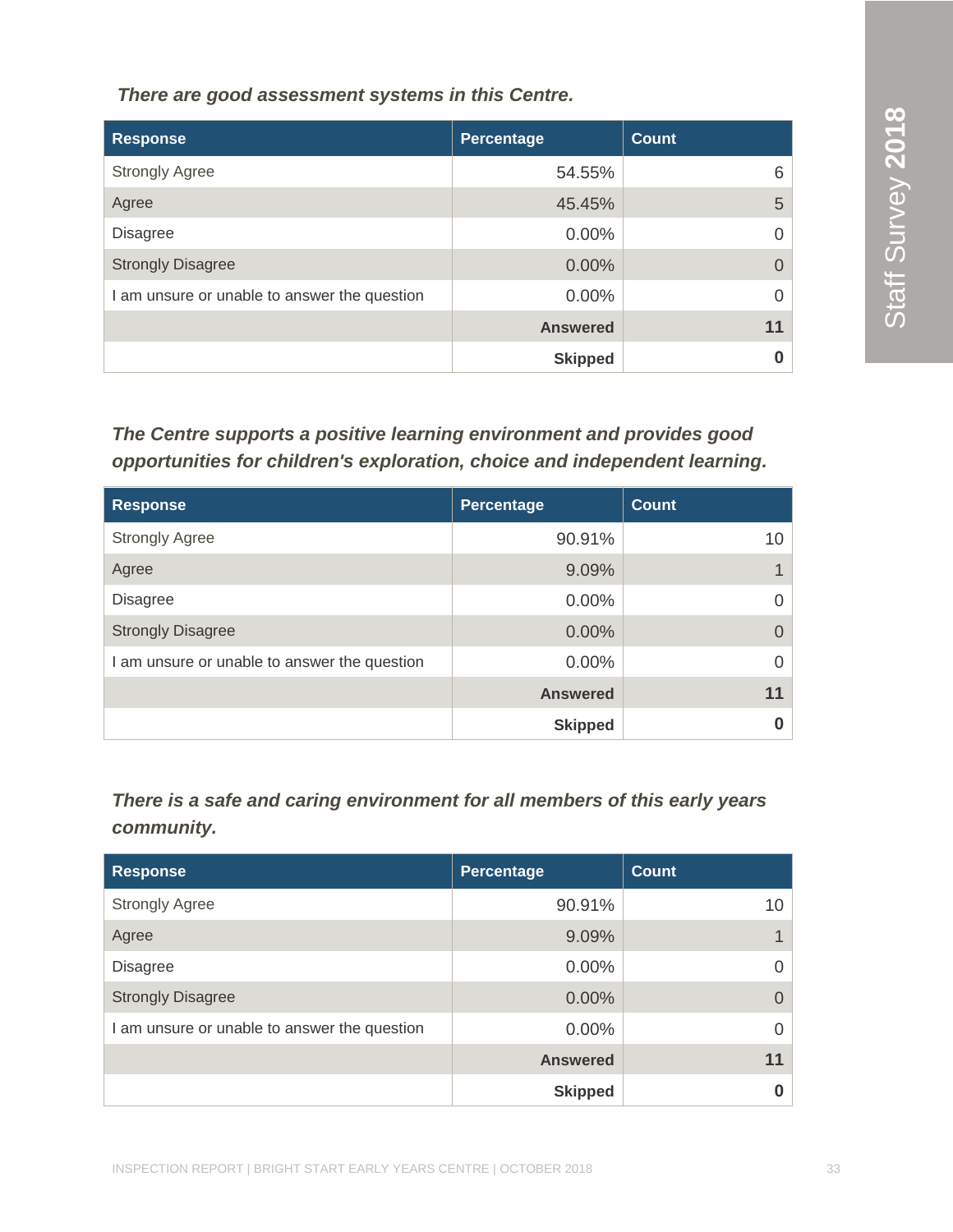*The Centre helps children to choose a healthy life style.*

| <b>Response</b>                              | <b>Percentage</b> | <b>Count</b>   |
|----------------------------------------------|-------------------|----------------|
| <b>Strongly Agree</b>                        | 81.82%            | 9              |
| Agree                                        | 18.18%            | $\overline{2}$ |
| <b>Disagree</b>                              | $0.00\%$          |                |
| <b>Strongly Disagree</b>                     | 0.00%             |                |
| I am unsure or unable to answer the question | 0.00%             |                |
|                                              | <b>Answered</b>   | 11             |
|                                              | <b>Skipped</b>    |                |

*Where food is provided by the Centre, it is of sufficient variety, quantity and quality to meet the children's nutritional needs.*

| <b>Response</b>                              | Percentage      | <b>Count</b> |
|----------------------------------------------|-----------------|--------------|
| <b>Strongly Agree</b>                        | 63.64%          |              |
| Agree                                        | 36.36%          |              |
| <b>Disagree</b>                              | $0.00\%$        | O            |
| <b>Strongly Disagree</b>                     | 0.00%           | 0            |
| I am unsure or unable to answer the question | 0.00%           |              |
|                                              | <b>Answered</b> | 11           |
|                                              | <b>Skipped</b>  |              |

# *Children are treated fairly at this Centre.*

| <b>Response</b>                              | <b>Percentage</b> | <b>Count</b>  |
|----------------------------------------------|-------------------|---------------|
| <b>Strongly Agree</b>                        | 81.82%            | 9             |
| Agree                                        | 18.18%            | $\mathcal{P}$ |
| <b>Disagree</b>                              | $0.00\%$          |               |
| <b>Strongly Disagree</b>                     | 0.00%             | $\Omega$      |
| I am unsure or unable to answer the question | 0.00%             |               |
|                                              | <b>Answered</b>   | 11            |
|                                              | <b>Skipped</b>    |               |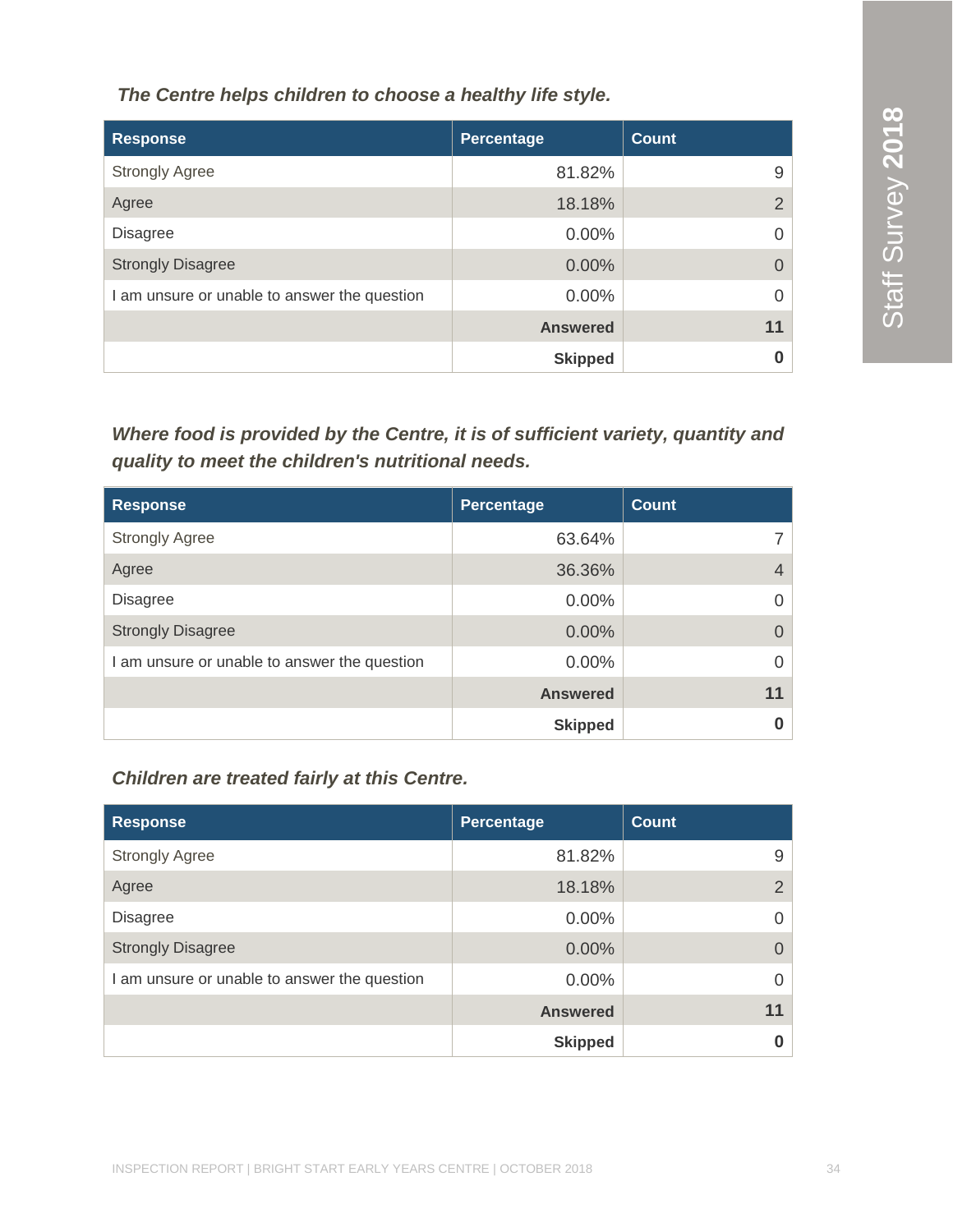*The Centre deals effectively with incidents of poor behaviour.*

| <b>Response</b>                              | Percentage      | <b>Count</b> |
|----------------------------------------------|-----------------|--------------|
| <b>Strongly Agree</b>                        | 72.73%          | 8            |
| Agree                                        | 27.27%          | 3            |
| <b>Disagree</b>                              | 0.00%           |              |
| <b>Strongly Disagree</b>                     | 0.00%           |              |
| I am unsure or unable to answer the question | 0.00%           |              |
|                                              | <b>Answered</b> | 11           |
|                                              | <b>Skipped</b>  |              |

# *The Centre provides good support to children with special educational needs.*

| <b>Response</b>                              | Percentage      | <b>Count</b> |
|----------------------------------------------|-----------------|--------------|
| <b>Strongly Agree</b>                        | 72.73%          | 8            |
| Agree                                        | 18.18%          | 2            |
| <b>Disagree</b>                              | 0.00%           |              |
| <b>Strongly Disagree</b>                     | $0.00\%$        |              |
| I am unsure or unable to answer the question | 9.09%           |              |
|                                              | <b>Answered</b> | 11           |
|                                              | <b>Skipped</b>  |              |

*I am aware of the procedures for reporting suspected cases of child abuse under the Children Law (2012).*

| <b>Response</b>                              | Percentage      | <b>Count</b> |
|----------------------------------------------|-----------------|--------------|
| <b>Strongly Agree</b>                        | 90.91%          | 10           |
| Agree                                        | 9.09%           |              |
| <b>Disagree</b>                              | $0.00\%$        |              |
| <b>Strongly Disagree</b>                     | 0.00%           | $\Omega$     |
| I am unsure or unable to answer the question | $0.00\%$        |              |
|                                              | <b>Answered</b> | 11           |
|                                              | <b>Skipped</b>  |              |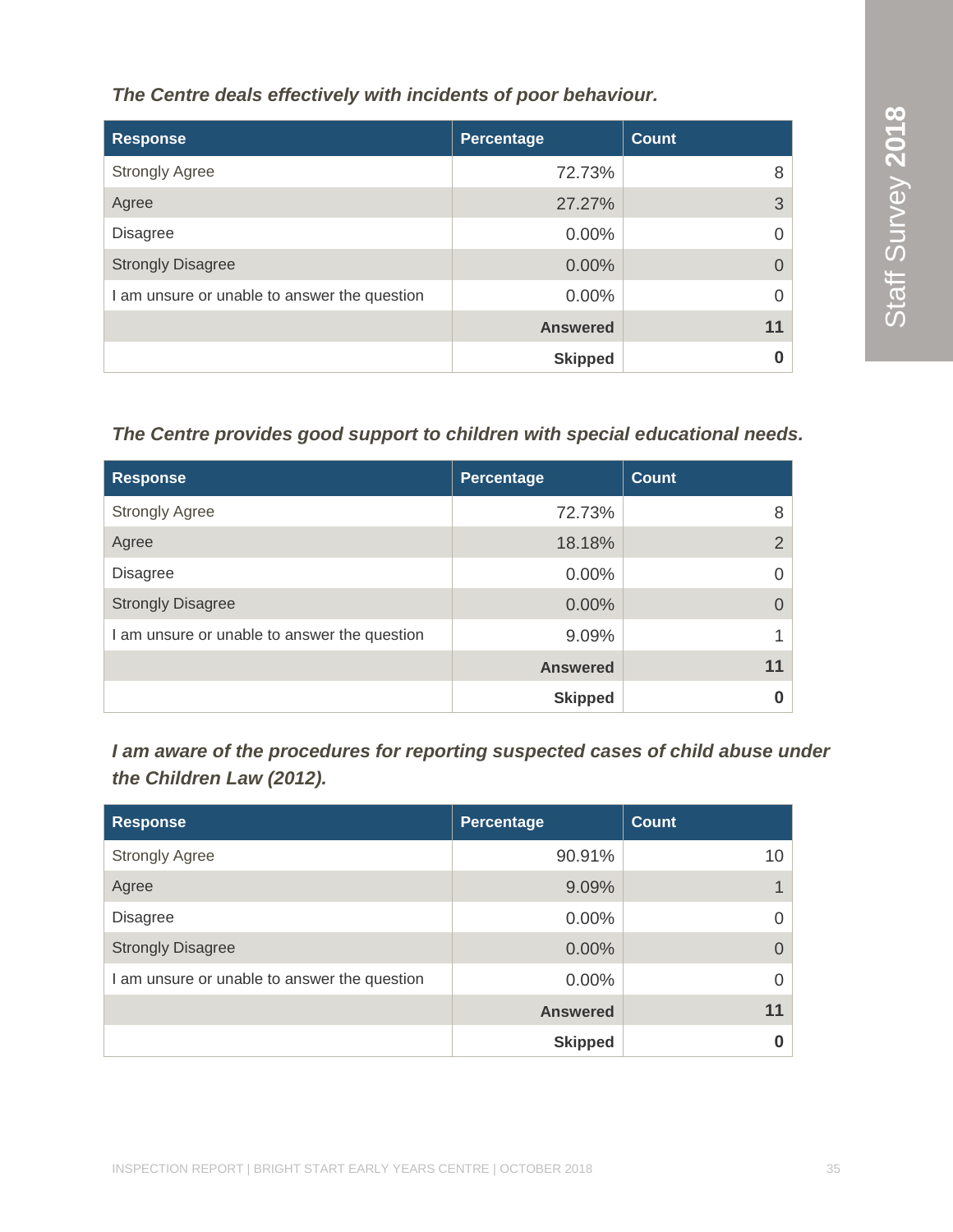### *The Early Years Centre is well led.*

| <b>Response</b>                              | Percentage      | <b>Count</b> |
|----------------------------------------------|-----------------|--------------|
| <b>Strongly Agree</b>                        | 54.55%          | 6            |
| Agree                                        | 45.45%          | 5            |
| <b>Disagree</b>                              | $0.00\%$        | $\Omega$     |
| <b>Strongly Disagree</b>                     | $0.00\%$        | $\Omega$     |
| I am unsure or unable to answer the question | 0.00%           | $\Omega$     |
|                                              | <b>Answered</b> | 11           |
|                                              | <b>Skipped</b>  | 0            |

*I am involved in the process of self-evaluation and improvement planning in the Centre.*

| <b>Response</b>                              | Percentage      | <b>Count</b> |
|----------------------------------------------|-----------------|--------------|
| <b>Strongly Agree</b>                        | 45.45%          | 5            |
| Agree                                        | 54.55%          | 6            |
| <b>Disagree</b>                              | 0.00%           | 0            |
| <b>Strongly Disagree</b>                     | $0.00\%$        | 0            |
| I am unsure or unable to answer the question | $0.00\%$        | 0            |
|                                              | <b>Answered</b> | 11           |
|                                              | <b>Skipped</b>  |              |

### *The Centre effectively supports my continuing professional development.*

| <b>Response</b>                              | Percentage      | <b>Count</b>   |
|----------------------------------------------|-----------------|----------------|
| <b>Strongly Agree</b>                        | 81.82%          | 9              |
| Agree                                        | 18.18%          | $\overline{2}$ |
| <b>Disagree</b>                              | $0.00\%$        |                |
| <b>Strongly Disagree</b>                     | $0.00\%$        |                |
| I am unsure or unable to answer the question | 0.00%           |                |
|                                              | <b>Answered</b> | 11             |
|                                              | <b>Skipped</b>  |                |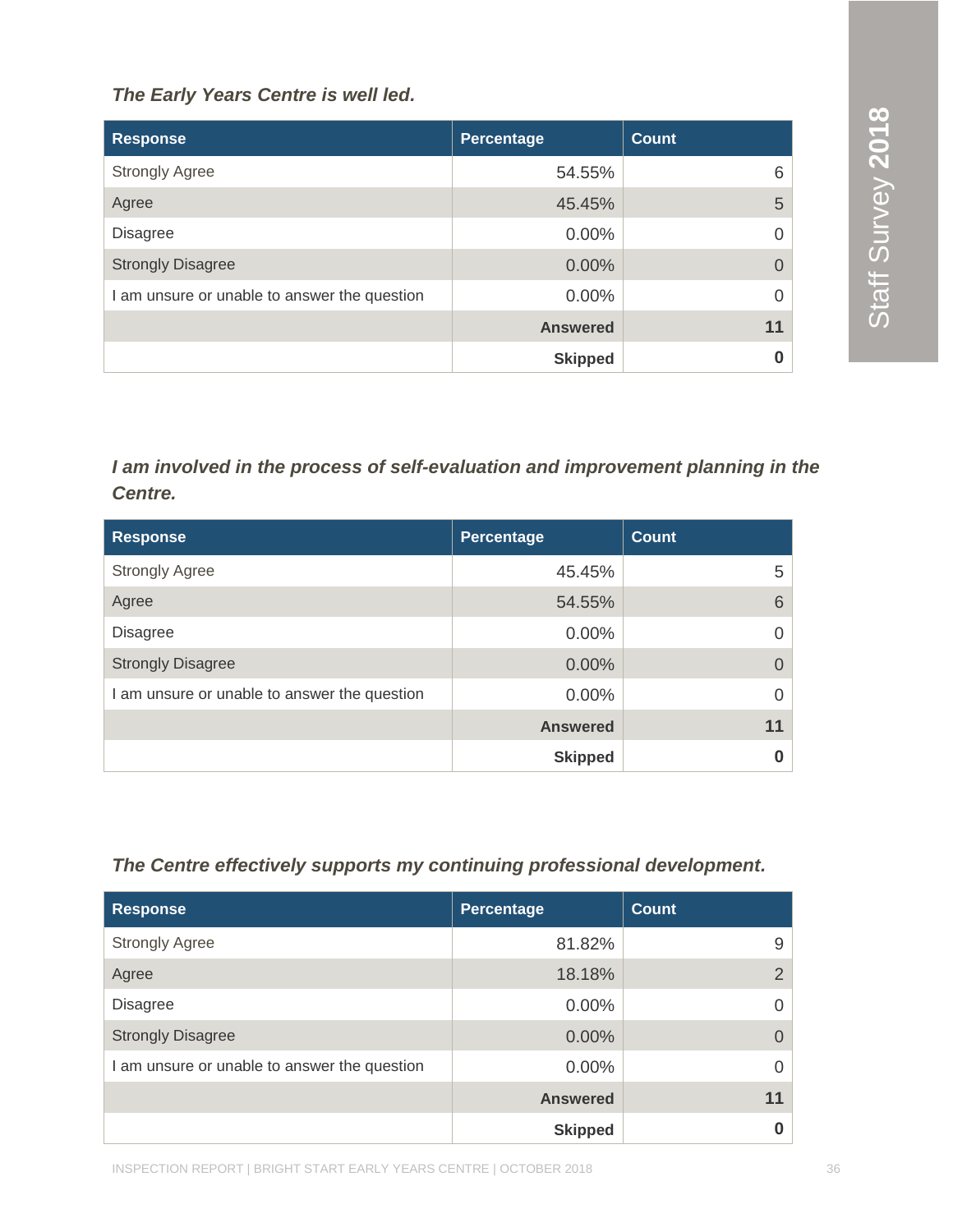### *Parent teacher meetings are well attended and helpful.*

| <b>Response</b>                              | Percentage      | <b>Count</b> |
|----------------------------------------------|-----------------|--------------|
| <b>Strongly Agree</b>                        | 81.82%          | 9            |
| Agree                                        | 18.18%          | ⌒            |
| <b>Disagree</b>                              | 0.00%           |              |
| <b>Strongly Disagree</b>                     | 0.00%           | 0            |
| I am unsure or unable to answer the question | 0.00%           |              |
|                                              | <b>Answered</b> | 11           |
|                                              | <b>Skipped</b>  |              |

# *Parents are effectively involved in the work of the Centre.*

| <b>Response</b>                              | Percentage      | Count    |
|----------------------------------------------|-----------------|----------|
| <b>Strongly Agree</b>                        | 54.55%          | 6        |
| Agree                                        | 45.45%          | 5        |
| <b>Disagree</b>                              | $0.00\%$        |          |
| <b>Strongly Disagree</b>                     | 0.00%           | $\Omega$ |
| I am unsure or unable to answer the question | 0.00%           |          |
|                                              | <b>Answered</b> | 11       |
|                                              | <b>Skipped</b>  |          |

# *The Centre enjoys good links with the wider community.*

| <b>Response</b>                              | <b>Percentage</b> | <b>Count</b> |
|----------------------------------------------|-------------------|--------------|
| <b>Strongly Agree</b>                        | 63.64%            |              |
| Agree                                        | 27.27%            | 3            |
| <b>Disagree</b>                              | 0.00%             | $\Omega$     |
| <b>Strongly Disagree</b>                     | $0.00\%$          | $\Omega$     |
| I am unsure or unable to answer the question | 9.09%             |              |
|                                              | <b>Answered</b>   | 11           |
|                                              | <b>Skipped</b>    | 0            |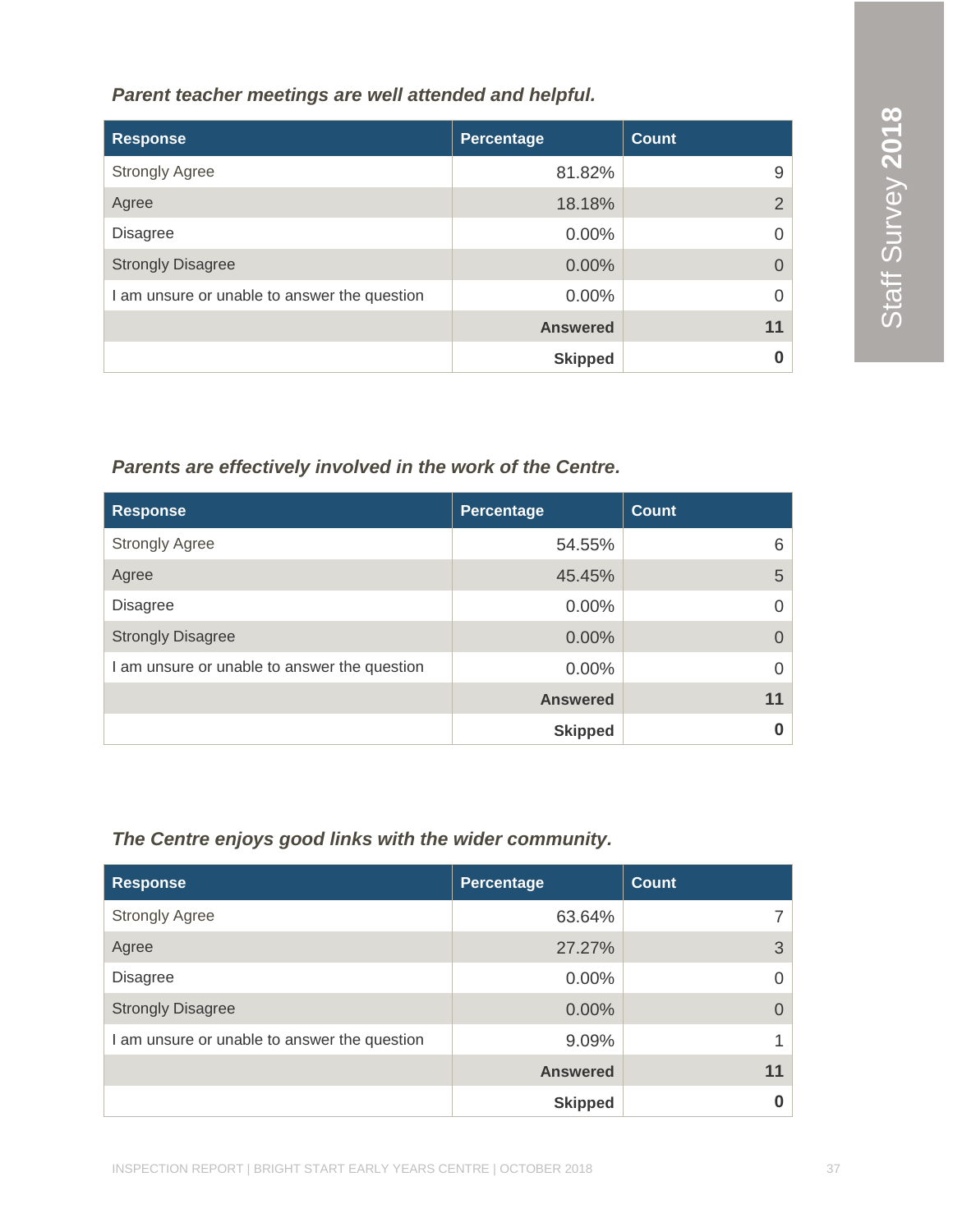*The Centre has adequate, appropriately qualified and suitably skilled teachers and staff.* 

| <b>Response</b>                              | Percentage      | <b>Count</b>   |
|----------------------------------------------|-----------------|----------------|
| <b>Strongly Agree</b>                        | 81.82%          | 9              |
| Agree                                        | 18.18%          | $\overline{2}$ |
| <b>Disagree</b>                              | 0.00%           | $\Omega$       |
| <b>Strongly Disagree</b>                     | 0.00%           | $\Omega$       |
| I am unsure or unable to answer the question | $0.00\%$        | $\Omega$       |
|                                              | <b>Answered</b> | 11             |
|                                              | <b>Skipped</b>  | 0              |

# *There are sufficient resources of good quality to support my work with the children.*

| <b>Response</b>                              | Percentage      | <b>Count</b> |
|----------------------------------------------|-----------------|--------------|
| <b>Strongly Agree</b>                        | 54.55%          | 6            |
| Agree                                        | 45.45%          | 5            |
| <b>Disagree</b>                              | $0.00\%$        | $\Omega$     |
| <b>Strongly Disagree</b>                     | $0.00\%$        | $\Omega$     |
| I am unsure or unable to answer the question | $0.00\%$        | $\Omega$     |
|                                              | <b>Answered</b> | 11           |
|                                              | <b>Skipped</b>  |              |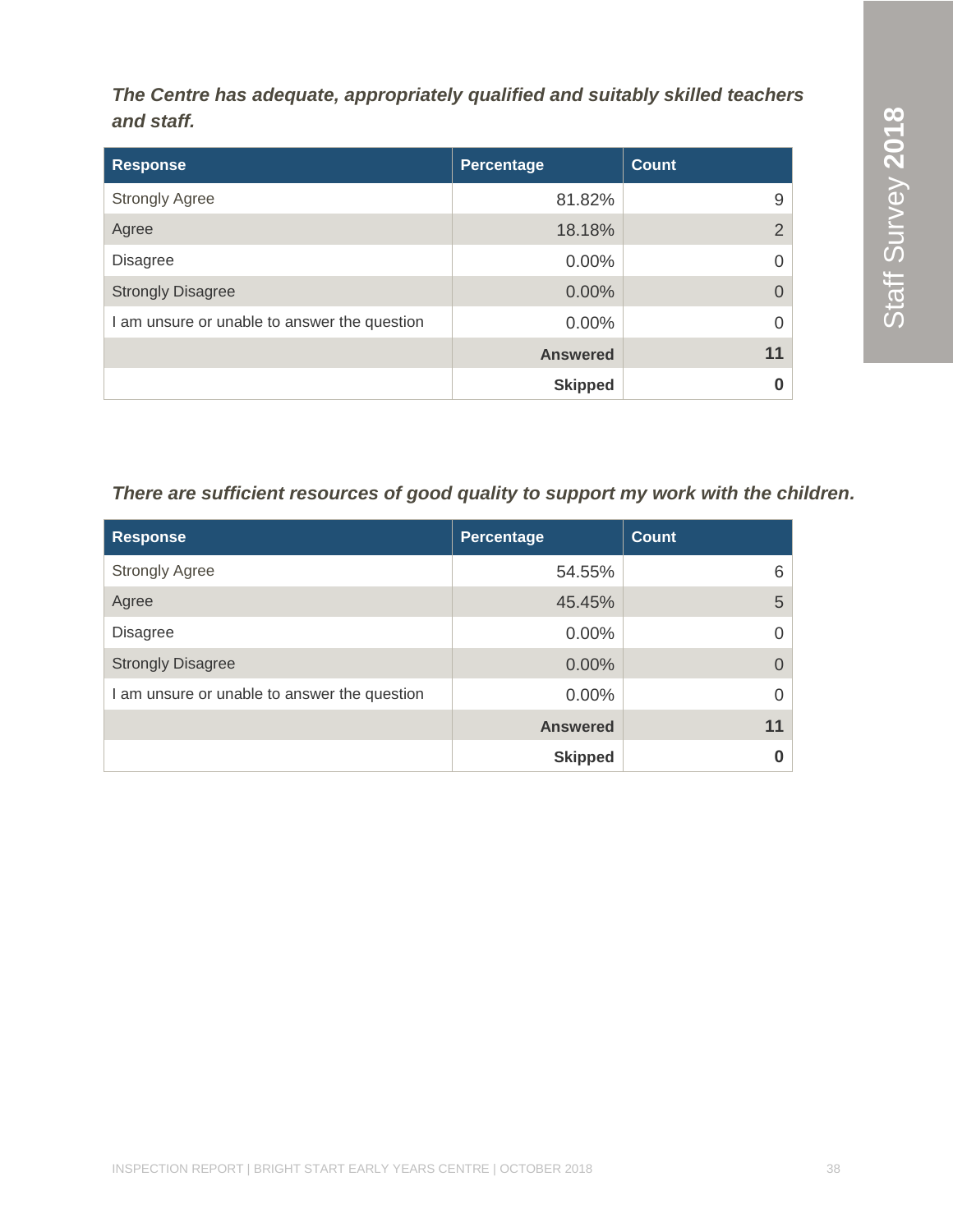*Overall, this Centre provides a good quality of education.*

| 90.91%                       | 9.09%                    |  |
|------------------------------|--------------------------|--|
| <b>Strongly Agree</b>        | Agree                    |  |
| $0\%$                        | $O\%$                    |  |
| <b>Disagree</b>              | <b>Strongly Disagree</b> |  |
| $U^{\nu}$<br><b>Not Sure</b> |                          |  |

| <b>Response</b> | <b>Count</b> |
|-----------------|--------------|
| <b>Answered</b> | 11           |
| <b>Skipped</b>  | $\bf{0}$     |